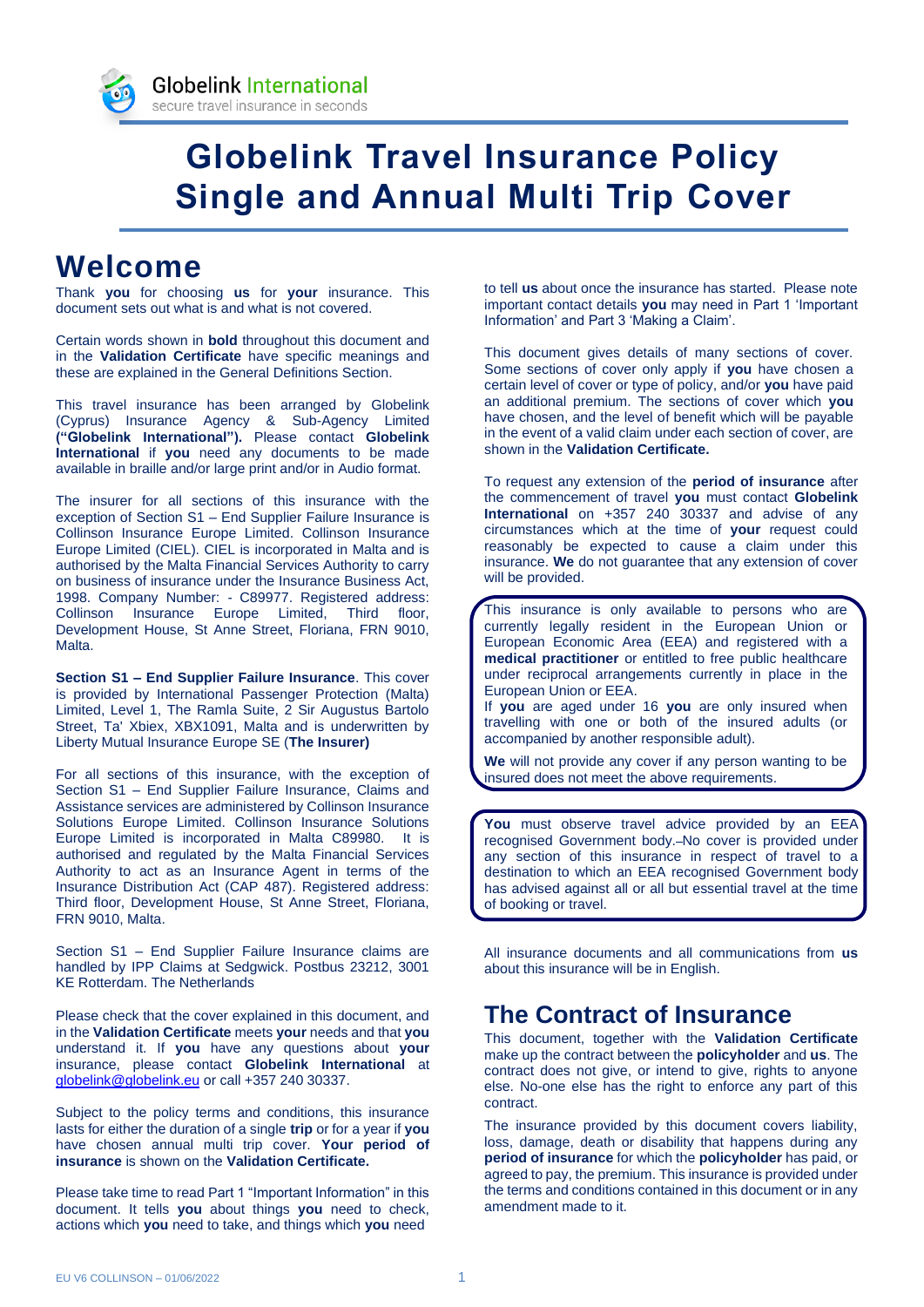# **PART 1 - IMPORTANT INFORMATION**

The Intermediary who arranged this insurance is: **Globelink (Cyprus) Insurance Agency & Sub-agency Limited (Globelink International).** 140 Franklin Roosevelt Avenue, 3011 Limassol, Cyprus. Tel: +357 240 30337 / Email: *globelink@globelink.eu* 

**This is not a private medical insurance. If you need any emergency medical treatment or emergency travel assistance whilst abroad, please contact us**. **Not contacting us, or not following our instructions, could affect your claim. Full details are shown under the Making a Claim Section.**

There are conditions which apply to the whole of this insurance and full details of these can be found under the General Conditions and Exclusions Section. There are also conditions which relate specifically to making a claim, and these can be found under the Making a Claim Section.

In the above Sections **you** will find conditions that **you** need to meet. If **you** do not meet these conditions, **we** may need to reject a claim payment or a claim payment could be reduced. In some circumstances the policy may be cancelled.

# **Declaration of Medical Conditions and Health Changes**

This travel insurance policy contains conditions and exclusions in relation to **your** health and of others who might not be travelling with **you** but whose well-being **your trip** may depend upon.

**You** must comply with the following conditions relating to **preexisting medical conditions** and health changes in order to have the full protection of this insurance. If **you** do not comply with these conditions, **we** may refuse to deal with **your** claim or reduce the amount of any claim payment.

# **Pre-existing medical conditions**

It is a condition of this insurance that **you** will not be covered under Section A – Cancellation or curtailment charges, Section B – Medical, repatriation and other expenses, or Section C - Personal accident of this policy for any claims arising directly or indirectly from any **pre-existing medical condition** that **you** have unless the **pre-existing medical conditions** that **you** have are included in the list of "No Screen Conditions" shown in this policy and the words in brackets apply to **you**.

In relation to this policy, a **pre-existing medical condition** is:

- a) any respiratory condition (relating to the lungs or breathing), heart condition, stroke, Crohn's disease, epilepsy or cancer for which **you** have ever received treatment (including surgery, tests or investigations by a **medical practitioner** and prescribed drugs or medication);
- b) any disease, illness or injury for which **you** have received surgery, in-patient treatment or investigations in a hospital or clinic within the last twelve months;
- c) any disease, illness or injury for which **you** are taking prescribed drugs or medication;
- d) any disease, illness or injury for which **you** have received a terminal prognosis;
- e) any disease, illness or injury **you** are aware of but for which **you** have not had a diagnosis;
- **f)** any disease, illness or injury for which **you** are on a waiting list or have knowledge of the need for surgery, treatment or investigation at a hospital, clinic or nursing home.

# **No Screen Conditions**

**You** will be covered for any **pre-existing medical conditions** that **you** have, if they are included in this list and if the words in brackets apply to **you**. The condition must have been stable and well controlled for the last 12 months on medication administered by a **medical practitioner** and **you**  must not have required a hospital admission or referral to a specialist because of a worsening of **your** condition.

| • ADHD - Attention Deficit Hyperactivity Disorder                                                                                 |
|-----------------------------------------------------------------------------------------------------------------------------------|
| • Any disabilities impairing mobility, vision or mental health                                                                    |
| providing you are accompanied by an appropriate carer for                                                                         |
| when any assistance is required                                                                                                   |
| • Arthritis - Juvenile, Osteoarthritis, Rheumatoid or Psoriatic                                                                   |
| Arthritis, Reiter's Syndrome, Rheumatism.<br>(There must have been no hospital admissions within the last                         |
| 12 months.                                                                                                                        |
| The arthritis must not affect the back more than any other area                                                                   |
| of the body. You must not be taking more than 2 medications.                                                                      |
| You must not require any mobility aids, other than a walking                                                                      |
| stick.                                                                                                                            |
| There must have been no dislocations or any joint                                                                                 |
| replacements.                                                                                                                     |
| You must not be awaiting surgery. You must have no lung                                                                           |
| problems/respiratory disorders.)<br>• Allergies (limited to Rhinitis, Chronic Sinusitis, Eczema, Food                             |
|                                                                                                                                   |
| Intolerance & Hay Fever)<br>• Asthma (providing it was diagnosed before age 50, and you                                           |
| are taking/using no more than 2 medications/inhalers and                                                                          |
| have not been admitted to hospital in the last year)                                                                              |
| • Bell's Palsy                                                                                                                    |
| • Benign Positional Vertigo                                                                                                       |
| • Bladder Infection                                                                                                               |
| • Breast Cancer/Prostate Cancer (provided you:                                                                                    |
| - were diagnosed more than 12 months ago                                                                                          |
| - have not had any chemotherapy or radiotherapy in the last 12                                                                    |
| months and the cancer has not spread outside the breast or                                                                        |
| prostate at any time                                                                                                              |
| - in the case of cancer of the prostate you must have a PSA of                                                                    |
| 3.0 or less)                                                                                                                      |
| • Bunions                                                                                                                         |
| • Carpal Tunnel Syndrome                                                                                                          |
| • Cataracts                                                                                                                       |
| • Coeliac Disease                                                                                                                 |
| • Congenital Blindness                                                                                                            |
| • Corneal Graft                                                                                                                   |
|                                                                                                                                   |
| • Cystitis (provided no ongoing treatment)                                                                                        |
| • Deafness                                                                                                                        |
| • Diabetes (providing there have been no complications such as                                                                    |
| impaired kidney function, heart disease, peripheral vascular                                                                      |
| disease, leg or foot ulcers, retinal damage, nerve damage, leg                                                                    |
| or foot amputation, liver damage)                                                                                                 |
| • Dry Eye Syndrome                                                                                                                |
| · Deep Vein Thrombosis (DVT) - Diagnosed more than 12                                                                             |
| months ago and currently stable and well controlled on anti-<br>coagulant (blood thinning) medication (such as Warfarin) taken    |
| purely as a DVT preventative and not related to any heart                                                                         |
| related condition. If you are being treated as a result of a                                                                      |
| pulmonary embolism or have been prescribed anti-coagulants                                                                        |
| as a result of being at high risk of blood clots due to an                                                                        |
| abnormal heartbeat (atrial fibrillation) or because of a                                                                          |
| mechanical heart valve or similar cardiac device or having a                                                                      |
| blood clotting disorder (such as thrombophilia) or as a result of<br>a recent operation then there is no cover under this policy. |
| Eczema<br>$\bullet$                                                                                                               |
| • Enlarged Prostate (benign only)                                                                                                 |
| <b>Essential Tremor</b><br>$\bullet$                                                                                              |
| <b>Folate Deficiency</b><br>$\bullet$                                                                                             |
| <b>Fungal Nail Infection</b><br>$\bullet$                                                                                         |
| Gallbladder Removal (no complications)<br>٠                                                                                       |
| <b>Gastric Reflux</b><br>$\bullet$                                                                                                |
| Glaucoma<br>٠                                                                                                                     |
| Goitre<br>$\bullet$                                                                                                               |
| Gout<br>$\bullet$                                                                                                                 |
| $\bullet$                                                                                                                         |
| <b>Hay Fever</b><br>• Hiatus Hernia                                                                                               |
| <b>High Cholesterol</b>                                                                                                           |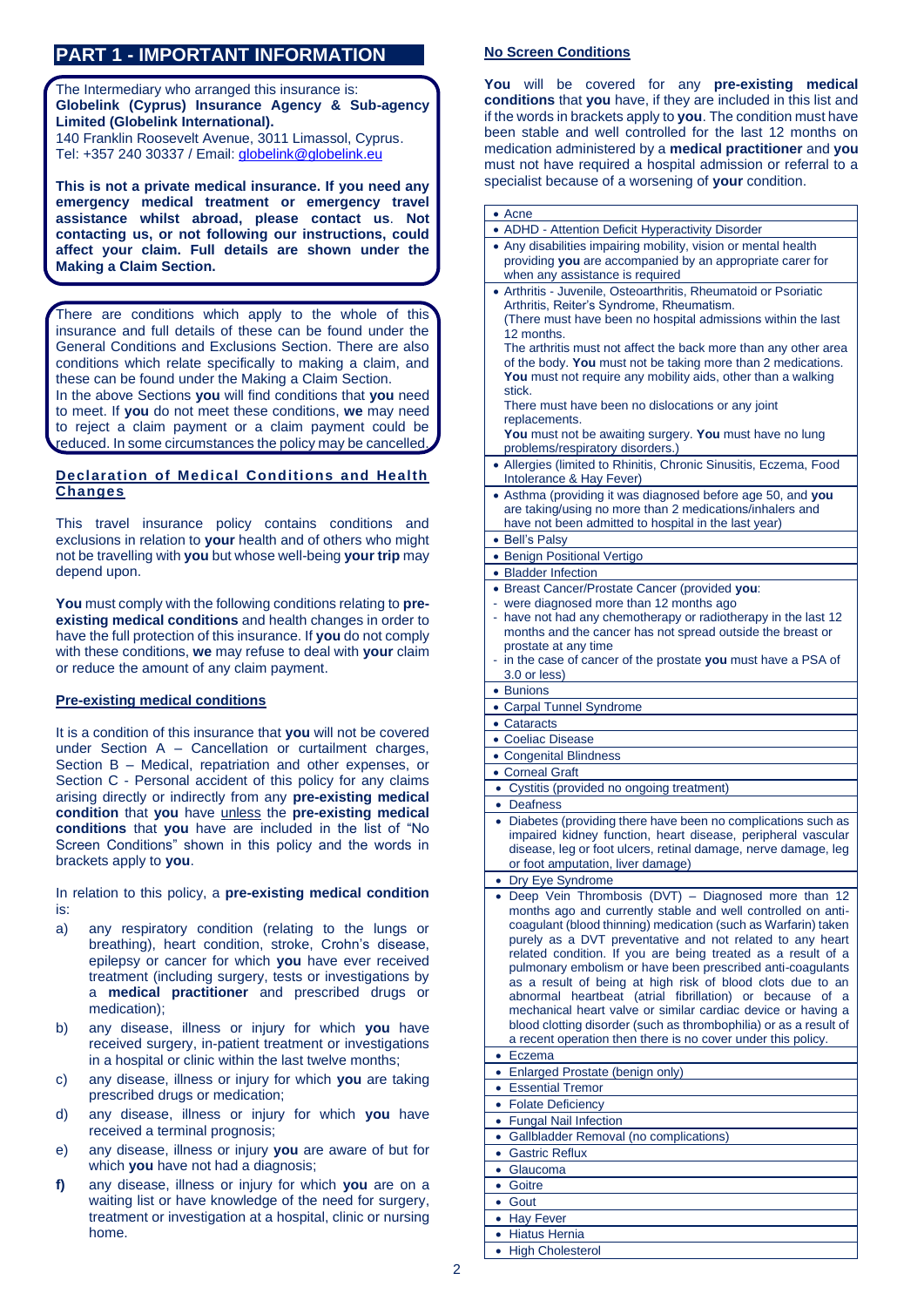| Hormone Replacement Therapy - HRT                             |
|---------------------------------------------------------------|
| Hypertension - High Blood Pressure                            |
| <b>Hypotension - Low Blood Pressure</b>                       |
| (Must not be associated with any underlying condition)        |
| Impetigo                                                      |
| <b>Insulin Resistance</b>                                     |
| <b>Macular Degeneration</b>                                   |
| Meniere's Disease                                             |
| <b>Migraine</b>                                               |
| Osteoporosis - Osteopenia, Fragile Bones                      |
| There must have been no broken bones within the last 5 years) |
| Pernicious Anaemia                                            |
| <b>Raynaud Disease</b>                                        |
| RSI (Repetitive Strain Injury/Tendinitis)                     |
| <b>Sinusitis</b>                                              |
| <b>Tendonitis</b>                                             |
| <b>Tinnitus</b>                                               |
| <b>Tonsillitis</b>                                            |
| Underactive or Overactive Thyroid                             |
|                                                               |

### **Health Changes**

If **your** health changes after the start date of this insurance and the date **your** travel tickets or confirmation of booking were issued, **you** must contact **Globelink International** (see details below).

Changes to **your** health which **we** need to know about are:

- details of any new **medical conditions you** have been diagnosed with; or
- changes in diagnosis of any existing **medical condition**; or
- changes in the treatment (including changes in medication) **you** are receiving for any existing **medical condition**.

**Globelink International[: globelink@globelink.eu](mailto:globelink@globelink.eu) +357 240 30337**

**Office Hrs: 9am-5pm Mon to Fri (excl. public holidays)**

# **Exclusions Relating to Health and Medical Conditions**

There is no cover under Section A – Cancellation or curtailment charges, Section B – Medical, repatriation and other expenses, or Section C - Personal accident of this policy for any claims arising directly or indirectly from:

- a) Any **medical condition you** have with which a **medical practitioner** has advised **you** not to travel (or would have done so had **you** sought his/her advice), but despite this **you** still travel;
- b) Any surgery, treatment or investigations for which **you**  intend to travel outside of **your home area** to receive (including any expenses incurred due to the discovery of other **medical conditions** during and/or complications arising from these procedures);
- c) Any **medical condition** for which **you** are not taking the recommended treatment or prescribed medication as directed by a **medical practitioner**;
- d) **You** travelling against any health requirements stipulated by:
	- the airline with which **you** are travelling, by the airline's booking company, or by anyone else who provides services on behalf of the airline at the airport, or
	- any other **public transport** provider.

# **Pregnancy**

If **you** become pregnant, as confirmed by a **medical practitioner**, and **your** dates of travel fall within the 15 week period prior to the due date, then if **you** decide to cancel **your trip** and provided **you** contact **Globelink International** within 14 days of the confirmation of **your** pregnancy, **we** will provide cover for the **trip** cancellation under the terms and conditions of Section A - Cancellation or curtailment charges. If a claim is paid, **your** policy will terminate, and no further cover will be provided**. Globelink International** can be contacted at [globelink@globelink.eu](mailto:globelink@globelink.eu) or by calling +357 240 30337.

If **you** decide not to cancel **your trip**, cover under all sections of this policy will be provided under the standard terms and conditions as contained in this document. In relation to pregnancy, this means there is no cover under this policy in relation to pregnancy and/or childbirth unless during a **trip**:

- a) **you** suffer a **bodily injury**; or
- b) **you** contract an illness or disease; or
- c) complications of any kind with the pregnancy occur.

Cover for the above events will continue until the end of the 25th week of pregnancy with the exception that if **you** are pregnant following a course of in vitro fertilisation (IVF) or are pregnant with twins or other multiple birth, cover for the above events will continue until the end of the 23rd week of pregnancy.

The policy will not cover any costs relating to pregnancy or childbirth beyond the above dates even if **you** are already travelling and are more than 25 weeks pregnant (more than 23 weeks if **you** have had a course of in vitro fertilisation (IVF) or are pregnant with twins or other multiple birth) and have approval to travel from a **medical practitioner**.

# **Important information you have given us**

In deciding to accept this insurance and in setting the terms and premium, **we** have relied on the information **you** have given **Globelink International**. **You** must take reasonable care to provide complete and accurate answers to the questions asked when the policy is taken out, changed or renewed (if applicable). If the information provided by **you** is not complete and accurate:

- **we** may cancel the policy and refuse to pay any claim, or;
- we may not pay any claim in full, or;
- **we** may revise the premium and/or change any **excess**; or;
- the extent of the cover may be affected.

**We** will write to the **policyholder** if **we**:

- intend to cancel the policy; or
- need to amend the terms of the policy; or require the **policyholde**r to pay more for this insurance.

If **you** become aware that information **you** have given is incomplete or inaccurate, **you** must inform **Globelink International** as soon as possible. Contact details are given on page 2 of this document.

# **PART 2 GENERAL CONDITIONS AND EXCLUSIONS**

# **General Conditions**

### **The following conditions apply to the whole of this insurance.**

1. Other Insurance

 If, at the time of a valid claim under this policy there is another insurance policy in force which covers **you** for the same loss or expense (for example a Home Contents Policy), **we** may seek a recovery of some or all of **our** costs from the other insurer. **You** must give **us** any help or information **we** may need to assist **us** with **our** loss recoveries.

2. Precautions

At all times **you** must take precautions to avoid injury, illness, disease, loss, theft or damage and take steps to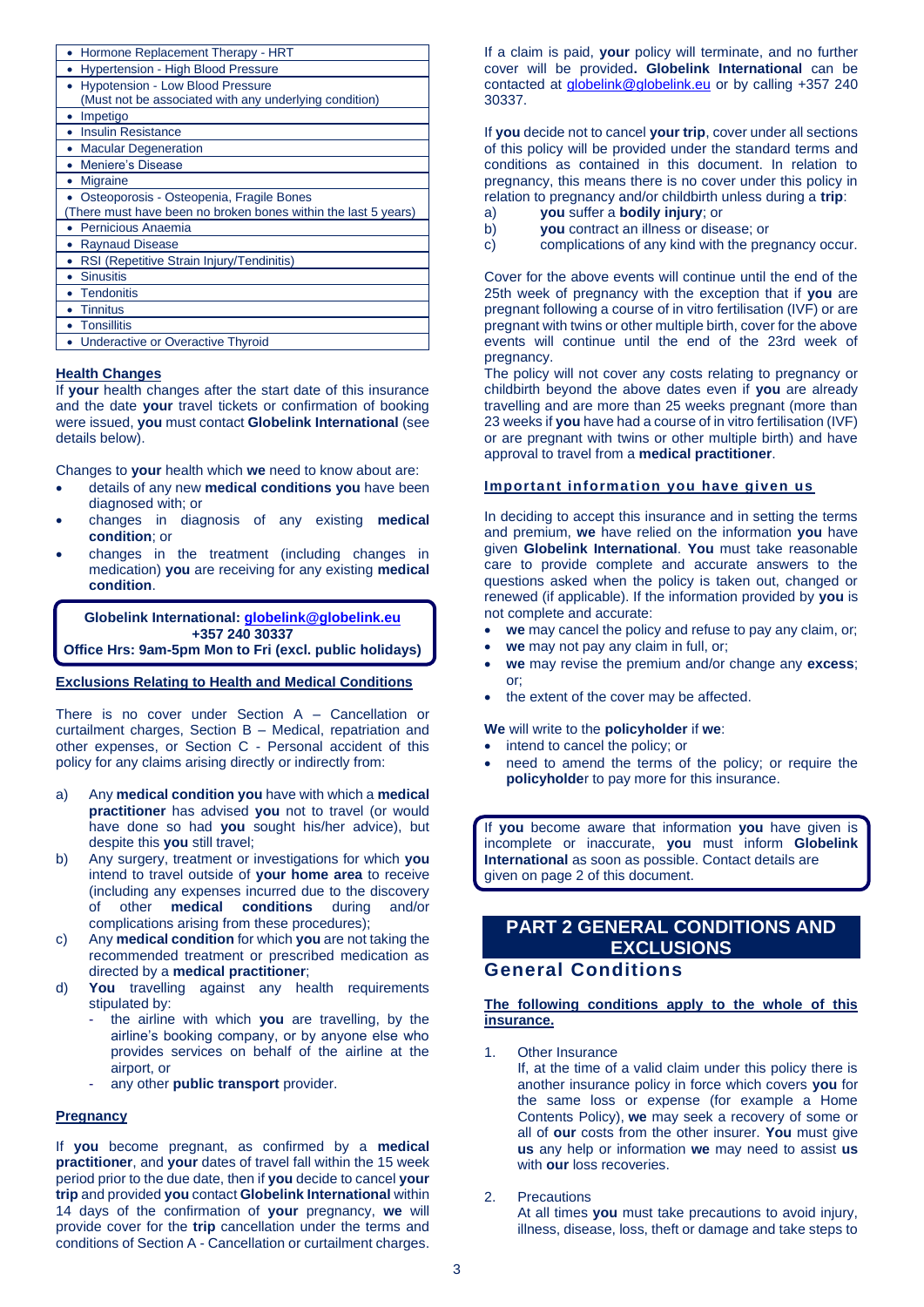safeguard **your** property from loss or damage and to recover property lost or stolen.

# **General Exclusions**

### **The following exclusions apply to the whole of this insurance.**

**We** will not pay for claims arising directly or indirectly from:

Coronavirus (COVID-19):

This policy does not cover any claim arising directly, or indirectly, from any coronavirus disease (including but not limited to COVID-19) or any related or mutated form of the virus. This includes the fear or threat of catching coronavirus, and the advice or action of any government not to travel or preventing travel.

This exclusion does not apply to losses under Section A – Cancellation or Curtailment charges, Events 1, 6 and 7, Section B – Medical, repatriation and other expenses, Section B1 – Hospital confinement benefit and Section D1 – Missed Departure, Events 5 and 6.

#### 2. Participation in **winter sports**:

**Your** participation in **winter sports** unless the appropriate **winter sports** premium has been paid where required, then cover will apply for:

- a) the **winter sports** specified in Appendix B and
- b) a period of no more than 17 days in total in each **period of insurance** under annual multi trip policies and for the period of the **trip** under single trip policies.
- 3. Professional sports or entertaining: Your participation in or practice of any professional sports or professional entertaining.
- 4. Other sports or activities:

Your participation in or practice of any other sport or activity, **manual work**, driving any motorised vehicle in motor rallies or competitions or racing unless:

a) specified in the lists under Appendix A of this policy or

b) shown as covered in the **Validation Certificate** when the additional premium is paid to extend policy cover for specified activities.

5. Suicide, drug use, alcohol or solvent abuse and **you** putting **yourself** at risk:

**Your** wilfully, self-inflicted injury or illness, suicide or attempted suicide, sexually transmitted diseases, solvent abuse, alcohol abuse, drug use (other than drugs taken in accordance with treatment prescribed and directed by a **medical practitioner**, but not for the treatment of drug addiction), and **you** putting **yourself**  at risk (except in an attempt to save human life).

# 6. Unlawful action:

**Your** own unlawful action in the country in which the **trip** is taking place.

- 7. Any other loss, damage or additional expense following on from the event for which **you** are claiming, unless **we** provide cover under this insurance.
- 8. Armed Forces:

Operational duties of a member of the Armed Forces (other than claims arising from authorised leave being cancelled due to operational reasons, as provided for under sub section 4."Specified Events" of Section A – Cancellation or curtailment charges).

9. Travelling against World Health Organisation (WHO) WHO advice or against the advice of a European Union recognised Government body: **Your** travel to a country, specific area or event when the World Health Organisation (WHO) or regulatory or local government authority in a country to/from which **you** are travelling has advised against all, or all but essential, travel at the time of booking, or travel.

#### 10. **Family** and **single parent cover** travel restrictions:

If **you** are aged under 16 **you** are only insured when travelling with one or both of the insured adults (or accompanied by another responsible adult). If **you** reach the age mentioned above during the **period of insurance**, cover will continue until the next renewal date but not after that.

#### 11. **War** or acts of **terrorism**:

However, this exclusion shall not apply to losses under Section B – Medical, repatriation and other expenses, Section B1 – Hospital confinement benefit and Section C – Personal accident, unless such losses are caused by nuclear, chemical or biological attack, **your** participation in **active war**, or the disturbances were already taking place at the beginning of any **trip**

- 12. **You** engaging in **active war***.*
- 13. Any claim caused by **Cyber Terrorism**.
- 14. **Nuclear risks**.
- 15. Sonic bangs:

Loss, destruction or damage directly caused by pressure waves caused by aircraft and other aerial devices travelling at sonic or supersonic speeds.

16. Redundancy:

**We** will not pay a claim under Section A – Cancellation or Curtailment charges, if **you**, either at the time a holiday was booked, or at the time the policy was purchased, were under notice of redundancy from an employer.

# **PART 3 – MAKING A CLAIM**

**For all sections of this insurance, with the exception of Section S1 – End Supplier Failure Insurance, Claims and Assistance services are administered by Collinson Insurance Solution Europe Limited (CISEL), who is appointed by Collinson Insurance Europe for this purpose. Collinson Insurance Solutions Europe Limited is incorporated in Malta. It is authorised and regulated by the Malta Financial Services Authority to act as an Insurance Agent in terms of the Insurance Distribution Act (CAP 487). Section S1 – End Supplier Failure Insurance claims are handled by IPP Claims at Sedgwick. Postbus 23212, 3001 KE Rotterdam. The Netherlands. Please see Section S1 for details on how to make a claim under this section.**

#### **What to do in a Medical or other Emergency Abroad**

For medical emergencies, please contact **us** on:

### **E-mail** [medicalops@collinsongroup.com](mailto:medicalops@collinsongroup.com)

### **Telephone** English language: +44 (0)333 333 6284 German language: +44 (0)333 333 7385 Spanish language: +44 (0)333 333 7876 French language: +44 (0)333 333 6389 Italian language: +44 (0)333 333 6537 All other EU languages: +44 (0)333 333 9301

Emergency Assistance lines are open 24 hours a day.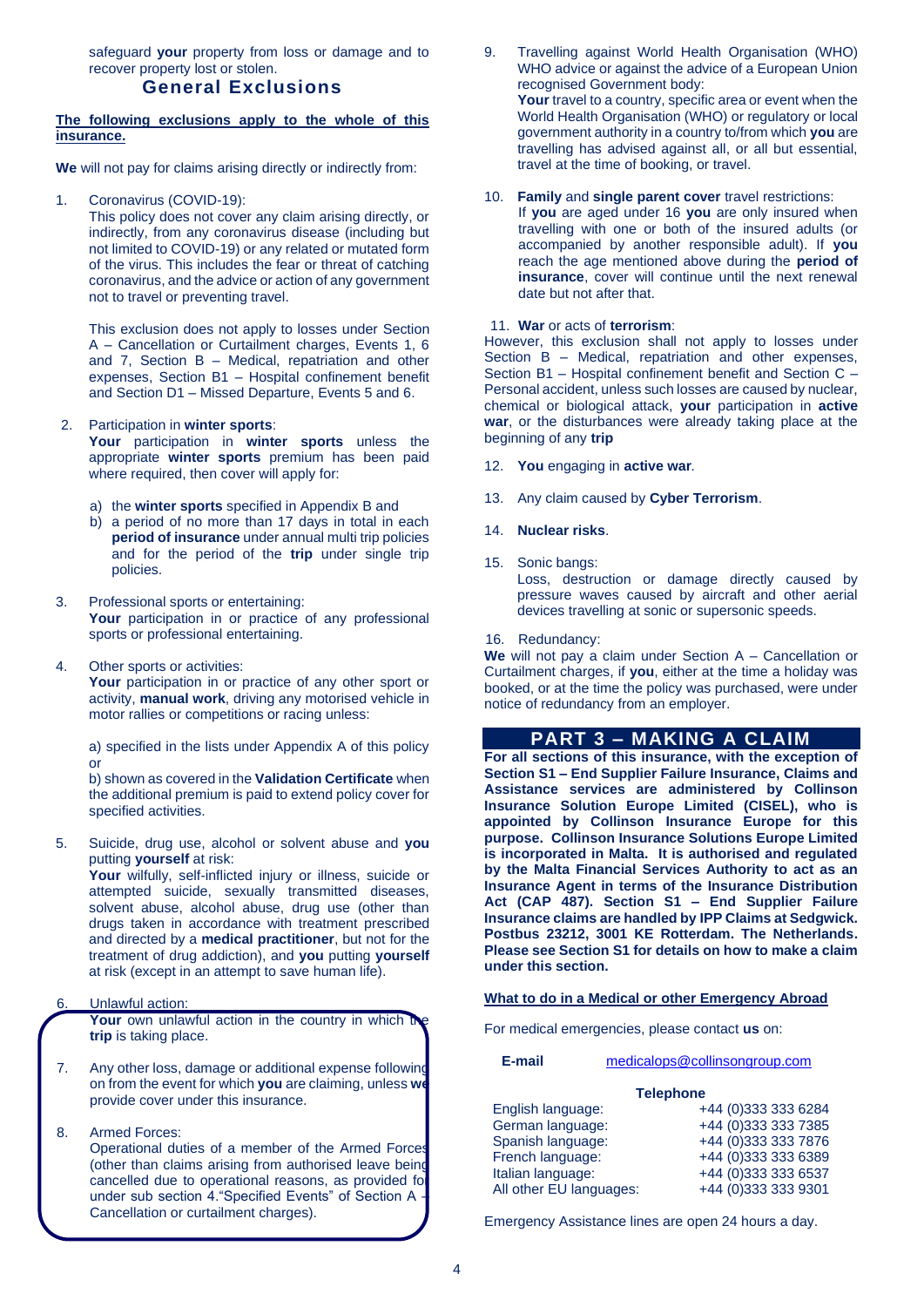For out-patient treatment costing less than €200, it is recommended that **you** pay the hospital/clinic **yourself** and claim back medical expenses from **us** on **your** return to **your home area**.

**You** must contact **us** as soon as possible in the case of a serious medical emergency abroad where **you** will or may need to stay in hospital, have hospital treatment or other emergencies, for example the need to change travel arrangements and return **home** because a **close relative** has become seriously ill.

When calling **us** for help, please provide the following information:

- The policy number (shown on the **Validation Certificate**) and the **policyholder's** name.
- **Your** name and the address **you** are staying at.
- The phone number **you** are calling from.
- The nature of the emergency.
- The name and phone number of the doctor and hospital treating **you** (if appropriate).

Not contacting **us**, or not following **our** instructions, could affect **your** claim. **We** must agree, beforehand, any emergency travel expenses involving air travel. If it is not possible for **you** to make contact with **us** before hospital admission or before medical expenses are incurred because emergency treatment is required, contact must be made as soon as possible.

Private medical treatment is not covered in countries where reciprocal health agreements entitle **you** to benefit from public health care arrangements unless authorised specifically by **us**. **We** have the medical expertise, contacts and facilities to help should **you** be injured in an accident or fall ill. **We** will also arrange transport **home** when this is considered to be medically necessary or when **you** are told about the illness or death of a **close relative** or a **close business associate** at **home**.

If **you** are travelling to the United States of America, **you** or someone acting on **your** behalf must contact **us** as soon as **you** are aware **you** require medical treatment. For all other countries of travel, **you** or someone acting on **your** behalf must contact **us** once **you** are aware **you** will be admitted as an inpatient for at least one night's stay. If **you** do not contact **us** as soon as **you** are aware of **your** admittance and this failure causes our costs to increase, **We** will only pay for the costs **we** would have paid if **you** had contacted **us** straight away. No transportation or accommodation costs are covered unless they are pre-authorised by **us**.

#### Payment for medical treatment abroad

If **you** are admitted to a hospital/clinic while abroad, **we** will arrange for medical expenses covered by the insurance to be paid direct to the hospital/clinic. To take advantage of this benefit:

- Someone must contact **us** for **you** as soon as possible;
- Beware of requests for **you** to sign for excessive treatment or charges. If **you** are in doubt, **you** should call **us** for guidance and authorisation of costs.

# **Reporting all other claims**

**You** must report any claim as soon as possible, preferably within 31 days of any incident which may lead to a claim under this insurance. Also, **you** must contact **us** as soon as **you** find out about any condition or circumstances which may cause a **trip** to be cancelled or cut short.

If **you** need to make a claim, please contact **us**:

**E-mail** [clmsEN@collinsoninsurance.com](mailto:clmsEN@collinsoninsurance.com)

| <b>Telephone</b>        |                     |  |  |  |
|-------------------------|---------------------|--|--|--|
| English language:       | +44 (0)333 333 6400 |  |  |  |
| German language:        | +44 (0)333 333 9149 |  |  |  |
| Spanish language:       | +44 (0)333 333 9588 |  |  |  |
| French language:        | +44 (0)333 333 6737 |  |  |  |
| Italian language:       | +44 (0)333 3337 082 |  |  |  |
| All other EU languages: | +44 (0)333 333 9620 |  |  |  |

Opening hours: Monday – Friday, 9am – 5pm GMT

### **Providing information to support your claim**

**You** will need to provide certain information to enable a claim to be fully assessed. This information will vary depending on which section of cover **you** are claiming under. Examples of the types of information **we** will need are given below, but there may be other evidence required from **you**.

Further details are given within each section of cover listed in Part 4 of this policy, and **our** claims handlers will tell **you**  exactly what information **you** need to give them in relation to **your** own claim.

#### **Unless we agree to pay for any information, for example a medical examination (which you must agree to undergo if required), the information will need to be provided at your own expense.**

| <b>Medical</b><br><b>Certificates</b>                                | A medical certificate from the treating<br>practitioner or a consultant<br>medical<br>specialising in a relevant field explaining<br>why you required medical attention, were<br>unable to travel, forced to cancel, extend,<br>cut short or forfeit any pre-arranged plans<br>or paid for activities, or rearrange any travel<br>plans. |
|----------------------------------------------------------------------|------------------------------------------------------------------------------------------------------------------------------------------------------------------------------------------------------------------------------------------------------------------------------------------------------------------------------------------|
| Police (or other<br>Authority)<br><b>Reports</b>                     | A report from the local police or other<br>relevant authority in the country where the<br>confirming<br>incident<br>occurred<br>dates.<br>circumstances and further details of the<br>theft, attempted theft,<br>loss.<br>mugging,<br>damage, quarantine, lawful or unlawful<br>detention.                                               |
| <b>Travel Tickets</b><br>& Baggage<br>Tags                           | All travel tickets (including any unused<br>travel tickets) and <b>baggage</b> tags.                                                                                                                                                                                                                                                     |
| Receipts, Bills,<br><b>Valuations &amp;</b><br>Proof of<br>Ownership | An original receipt, valuation or proof of<br>ownership for<br>items,<br>currency<br>or<br>documents<br><b>of</b><br>any kind<br>lost,<br>stolen,<br>damaged, repaired, replaced, purchased or<br>hired<br><b>as</b><br>emergency<br>temporary<br>replacements.                                                                          |
|                                                                      | Receipts or bills for any costs incurred for<br>in-patient/out-patient treatment, telephone<br>calls.<br>emergency dental<br>treatment.<br>transport, accommodation, hospital or<br>medical costs and any other charges or<br>expenses which are to be considered as<br>part of a claim.                                                 |
| Confirmation<br>Letters,<br>Reports,<br>Invoices &<br><b>Notices</b> | Confirmation of the loss, delay, failure,<br>cancellation or circumstance leading to the<br>claim in the form of a letter, invoice, report<br>notice of cancellation<br>from<br>(as<br>or<br>appropriate) your tour operator or their<br>representative, airline, baggage handler,<br>service provider, retailer, hotel<br>or            |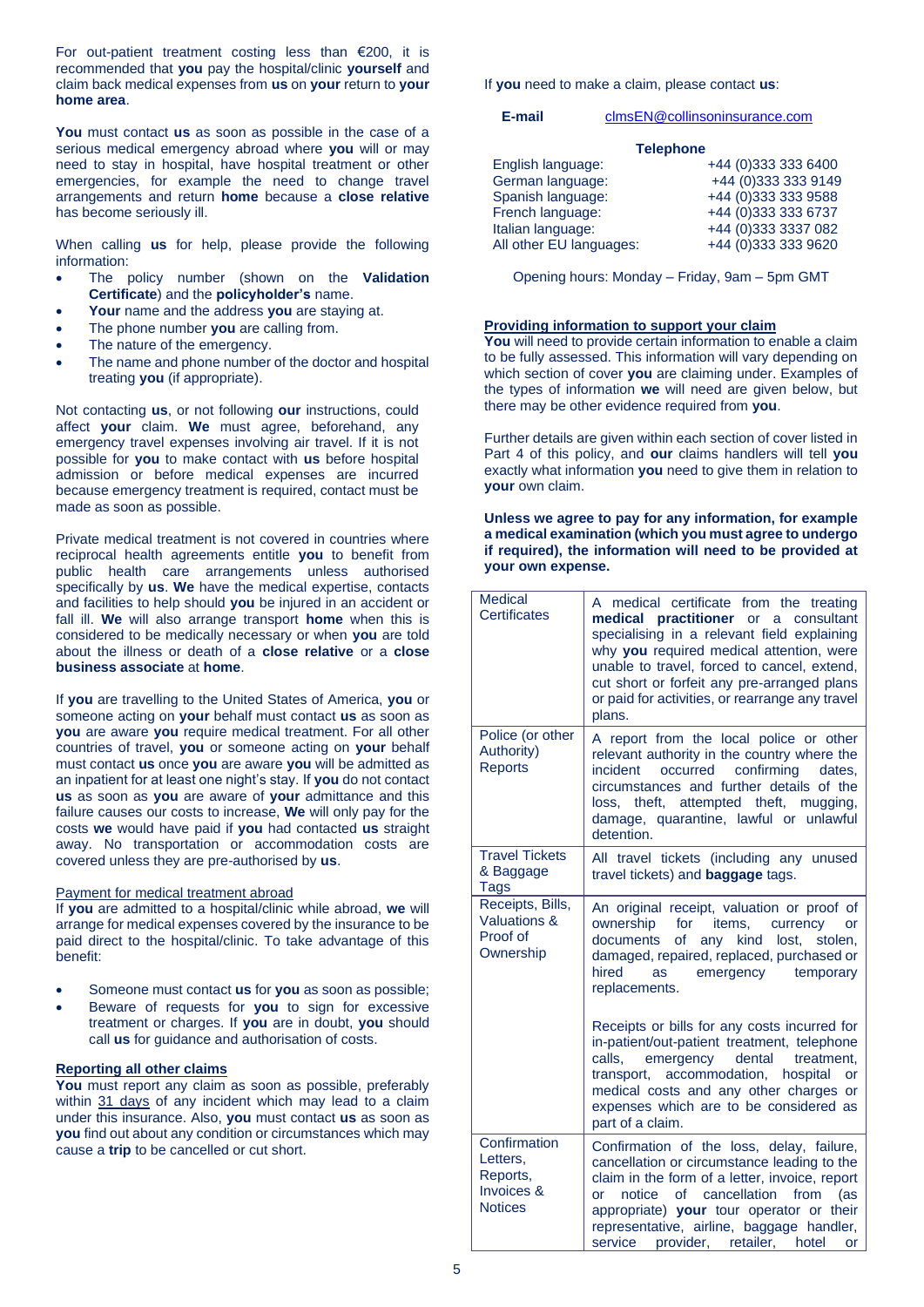|                              | accommodation provider, emergency<br>service, commanding officer, event<br>organiser, public transport provider or<br>relevant authority. |
|------------------------------|-------------------------------------------------------------------------------------------------------------------------------------------|
| Death<br><b>Certificates</b> | For any claim involving your death or the<br>death of any related party the original death<br>certificate will be required.               |

# **Getting Medical Treatment Abroad**

The European Health Insurance Card (EHIC) is no substitute for travel insurance as **you** will not necessarily be covered for all medical costs or for any emergency flights **home**. Private treatment is also not covered.

However, a European Health Insurance Card (EHIC) is free and enables access to free or discounted medical care in selected European Countries. The EHIC entitles **you** to the same state-provided healthcare that is generally offered to the local residents of the country **you** are visiting.

# **Claims Conditions**

#### 1. Claims procedure and notification: You must notify claims using the procedures and contact options detailed in this Making a Claim Section.

The claim notification must be made as soon as possible and preferably within 31 days following any **bodily injury**, illness, disease, incident, event, redundancy or the discovery of any loss, theft or damage which may lead to a claim under this insurance.

**You** must also tell **us** if **you** are aware of any writ, summons or impending prosecution. Every communication relating to a claim must be sent to **our**  claims handlers as soon as possible. **You**, or anyone acting on **your** behalf, must not negotiate, admit or repudiate (refuse) any claim without **our** claims handlers' permission in writing.

2. Claims evidence

**We** will require, at **your** own expense, all evidence needed to fully assess **your** claim. **You** must have any medical examinations **we** decide are necessary. **We** will pay for these. **We** may request and will pay for a postmortem examination if required in the event of accidental death.

3. Property

**You** must retain any property which is damaged, and if requested, send it to **us** at **your** own expense. If **we** pay a claim for the full value of the property and it is then recovered it will then become **our** property. **We** may refuse to reimburse **you** for any property for which **you**  cannot provide evidence of loss such as an original receipt, a valuation, user manual or bank or credit card statements.

4. Transferring of rights

**We** are entitled to take over any rights in the defence or settlement of any claim and to take proceedings in **your**  name for **our** benefit against any other party.

### 5. Fraudulent claims or misleading information **We** take a robust approach to fraud prevention in order to keep premium rates down so that **you** do not have to

pay for other people's dishonesty. If any claim made by **you**, or anyone acting on **your** behalf is fraudulent, deliberately exaggerated, or is intended to mislead, **we** may:

• not pay that claim; and

- recover (from the insured person involved in the claim) any payments made in respect of that claim; and
- terminate **your** insurance from the time of the fraudulent act; and
- inform the police of the act.

If **your** insurance is terminated from the time of the fraudulent act, **we** will not pay any claim for any incident which happens after that time and may not return any of the insurance premium(s) already paid.

# **PART 4 – THE COVER**

This document gives details of many sections of cover. Some sections of cover only apply if **you** have chosen a certain level of cover or type of policy, and/or paid an additional premium. The sections of cover which **you** have chosen, and the level of benefit which will be payable in the event of a valid claim under each section of cover, are shown in the **Validation Certificate**.

# **Policy Excesses**

Please note that under most sections of this insurance, claims will be subject to an **excess**. This means that **you** will be responsible for the first part of each and every claim per incident claimed for, under each section by each insured person, unless an additional premium has been paid so that an **excess** is not payable (as confirmed on the **Validation Certificate**).

If **family cover** or **single parent cover** applies, then **we** will not apply more than two **excess** charges to any incident claimed for.

# **Section A – CANCELLATION OR CURTAILMENT CHARGES**

# **What is Covered**

**We** will pay **you** up to the amount shown in the **Validation Certificate** Schedule of Cover for any irrecoverable unused travel and accommodation costs, pre-booked excursion costs, and other pre-paid charges which **you** have paid or are contracted to pay, together with any additional travel expenses incurred if cancellation of the **trip** is unavoidable or the **trip** is **curtailed** before completion as a result of any of the following specified events:

Specified Events

- 1. The death, **bodily injury**, illness, disease, or complications arising as a direct result of pregnancy of: **a) yourself**
	- b) any person who **you** are travelling or have arranged to travel with
	- c) any person who **you** have arranged to stay with
	- **d) your close relative**
	- e) **your close business associate**.
- 2. **You** or any person who **you** are travelling with, or have arranged to travel with, are called as a witness at a Court of Law or called for jury service attendance.
- 3. **Your** redundancy or the redundancy of any person who **you** are travelling with or have arranged to travel with. The redundancy must qualify for payment under current redundancy payment legislation in **your home country**, and at the time of booking the **trip** there must have been no reason to believe anyone would be made redundant.
- 4. **You**, or any person who **you** are travelling or have arranged to travel with, are a member of the Armed Forces, Territorial Army, Police, Fire, Nursing or Ambulance Services or an employee of a Government Department and have authorised leave cancelled or are called up for operational reasons, provided that the cancellation or **curtailment** could not reasonably have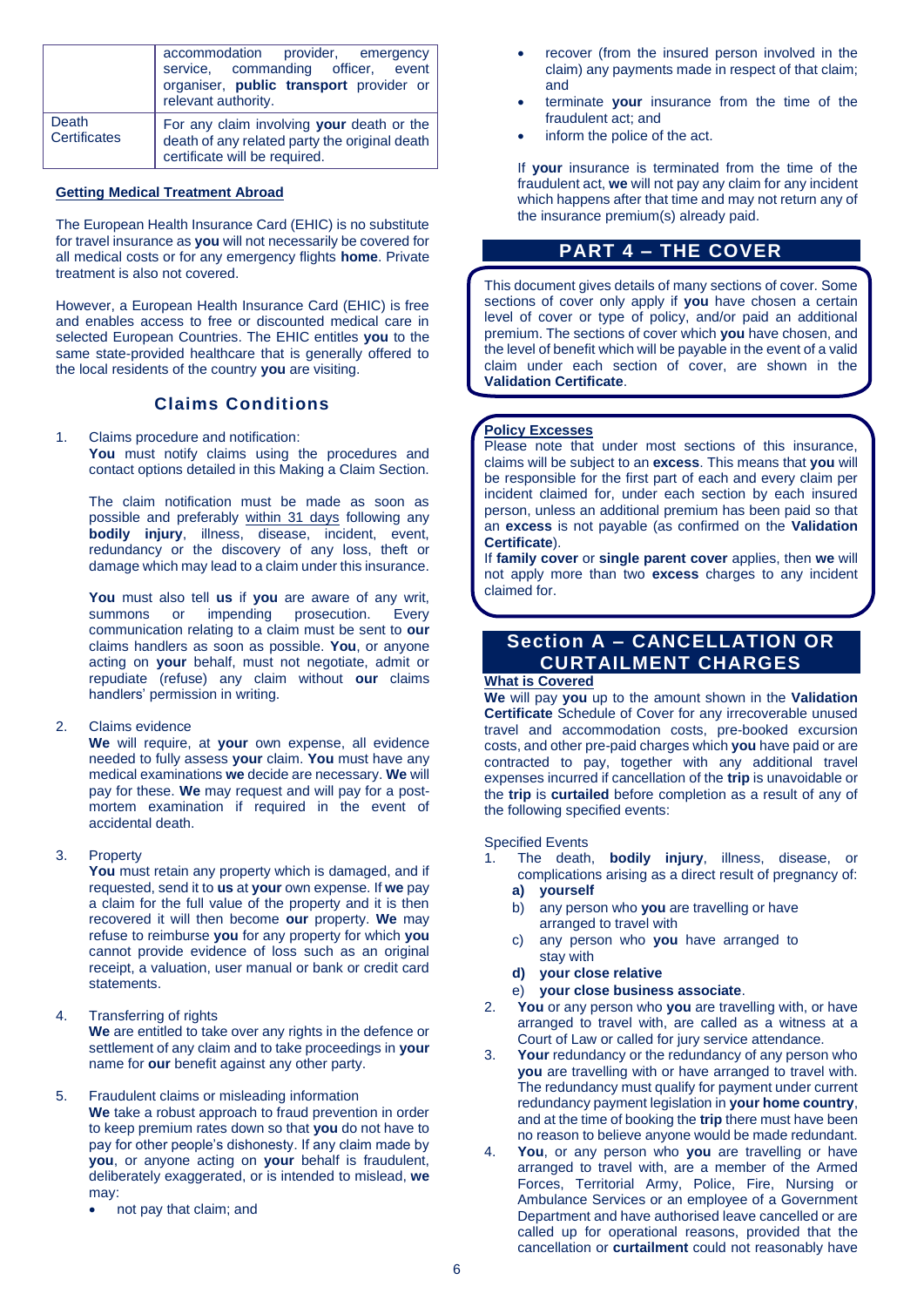been expected at the time when the **policyholder** purchased this insurance or at the time of booking any **trip**.

- 5. The police or other authorities requesting **you** to stay at or return to **your home** due to serious damage to **your home** caused by fire, aircraft, explosion, storm, flood, subsidence, fallen trees, collision by road vehicles, malicious people or theft.
- 6. **You** are placed in **compulsory quarantine** whilst on **your** trip for a minimum of 24 hours by instruction of a **medical practitioner**. There is no cover if this instruction has been imposed on a community, geographic location or vessel by any government or public authority.
- 7. If at **your** departure point from **your home area**, **you** are tested and receive a positive result for coronavirus (COVID-19), following which you are not permitted to continue your trip.

**If your claim relates to illness due to coronavirus (COVID-19); for your cancellation claim to be valid, we require evidence in writing that you, or the person causing you to cancel the trip, received a positive test result within 14 days before the start date of your trip. For curtailment claims, we require evidence in writing that you, or the person causing you to curtail the trip, received a positive test result and that it is necessary for you to curtail your trip.**

# **Special Conditions Relating to Claims**

- You must get (at your own expense) a medical certificate from a **medical practitioner and our** prior approval to confirm the necessity to return **home,** prior to **curtailment** of the **trip** due to death, **bodily injury**, illness, disease or complications arising as a direct result of pregnancy.
- 2. If **you** fail to notify the travel agent, tour operator or provider of transport or accommodation as soon as **you**  find out it is necessary to cancel the **trip,** the amount **we**  will pay will be limited to the cancellation charges that would have been payable had such notification taken place.
- 3. If **you** cancel the **trip** due to **bodily injury**, illness, disease or complications arising as a direct result of pregnancy, **you** must provide (at your own expense) a medical certificate from a **medical practitioner** stating that this necessarily and reasonably prevented **you** from travelling.

#### **What is Not Covered**

# **The General Exclusions on page 4 and the exclusions below both apply to Section A – Cancellation or Curtailment Charges**

- 1. The **excess** shown in the **Validation Certificate**  Schedule of Cover.
- 2. Any claims arising directly or indirectly from:
	- a) Redundancy caused by or resulting from misconduct leading to dismissal or resignation or voluntary redundancy, or where **you** received a warning or notification of redundancy before this insurance was purchased or at the time of booking any **trip**
	- b) Circumstances known to **you** before this insurance was purchased, or at the time of booking any **trip,** which could reasonably have been expected to lead to cancellation or **curtailment** of the **trip**.
- 3. Travel tickets paid for using any airline mileage or supermarket reward scheme, for example Air Miles, unless specific evidence of the monetary value of the tickets can be provided.
- 4. Accommodation costs paid for using any Timeshare, Holiday Property Bond or other holiday points scheme

unless specific evidence of the monetary value of the accommodation costs can be provided.

- 5. Annual maintenance fees/charges for time share holidays or properties.
- 6. Any claim relating to **you** not wanting to travel or to continue with **your trip**.
- 7. Any claim resulting from **your** inability to travel due to **your** failure to hold, obtain or produce a valid passport or any required visa in time for **your trip.**
- 8. Any claim in respect of unused pre-paid return journey costs, such as flight, ferry, train or other travel costs when **we** have paid to repatriate **you**.
- 9. Any claims related directly or indirectly to coronavirus (COVID-19) apart from "What is Covered" Events 1, 6 and 7.
- 10. If you purchase this policy or book a **trip** after receiving a positive coronavirus (COVID-19) test result or while waiting for a coronavirus (COVID-19) test result and your trip starts within 14 days.
- 11. Claims due to coronavirus (COVID-19) arising from **you** following advice from a government to self-isolate. This includes, but is not limited to, **you** receiving a letter advising self-isolation for **you** or a family member, or **you** are contacted by a track and trace service.
- 12. The cost of any medical tests.
- 13. Claims where the same event is paid under Section D1 – Missed Departure.

**You** should also refer to "Declaration of Medical Conditions and Health Changes" and "Exclusions relating to Health and Medical Conditions" on pages 2-3 of this policy.

# **Section B – MEDICAL, REPATRIATION AND OTHER EXPENSES**

#### **What is Covered**

**We** will pay **you** up to the amount shown in the **Validation Certificate** Schedule of Cover for the following expenses which are necessarily incurred during **your trip** as a result of **you** suffering unforeseen **bodily injury**, illness, disease and/or **compulsory quarantine**:

- 1. Emergency medical, surgical, hospital, ambulance and nursing fees and charges incurred outside of **your home area**.
- 2. Emergency dental treatment for the immediate relief of pain (to natural teeth only) up to a limit of €200 incurred outside of **your home area**.
- 3. Costs of telephone calls:
	- a) to **us** notifying and dealing with the problem for which **you** are able to provide receipts or other evidence to show the cost of the calls and the numbers **you** telephoned
	- b) incurred by **you** when **you** receive calls on **your** mobile phone from **us** for which **you** are able to provide receipts or other evidence to show the cost of the calls.
- 4. The cost of taxi fares for **your** travel to or from hospital relating to **your** admission, discharge or attendance for outpatient treatment or appointments or for collection of medication prescribed for **you** by the hospital.
- 5. If **you** die: a) outside **your home area**, either:
	- (i) the additional cost of funeral expenses abroad up to a maximum of €2,500 plus the cost of returning **your** ashes to **your home** or **home country**, or
	- (ii) the costs of returning **your** body to **your home** or **home country** subject to repatriation being authorised by **us**:
		- the cost of funeral director charges for preparing, co-ordinating and transporting **your** body to an airport;
		- the cost of any casket/coffin required for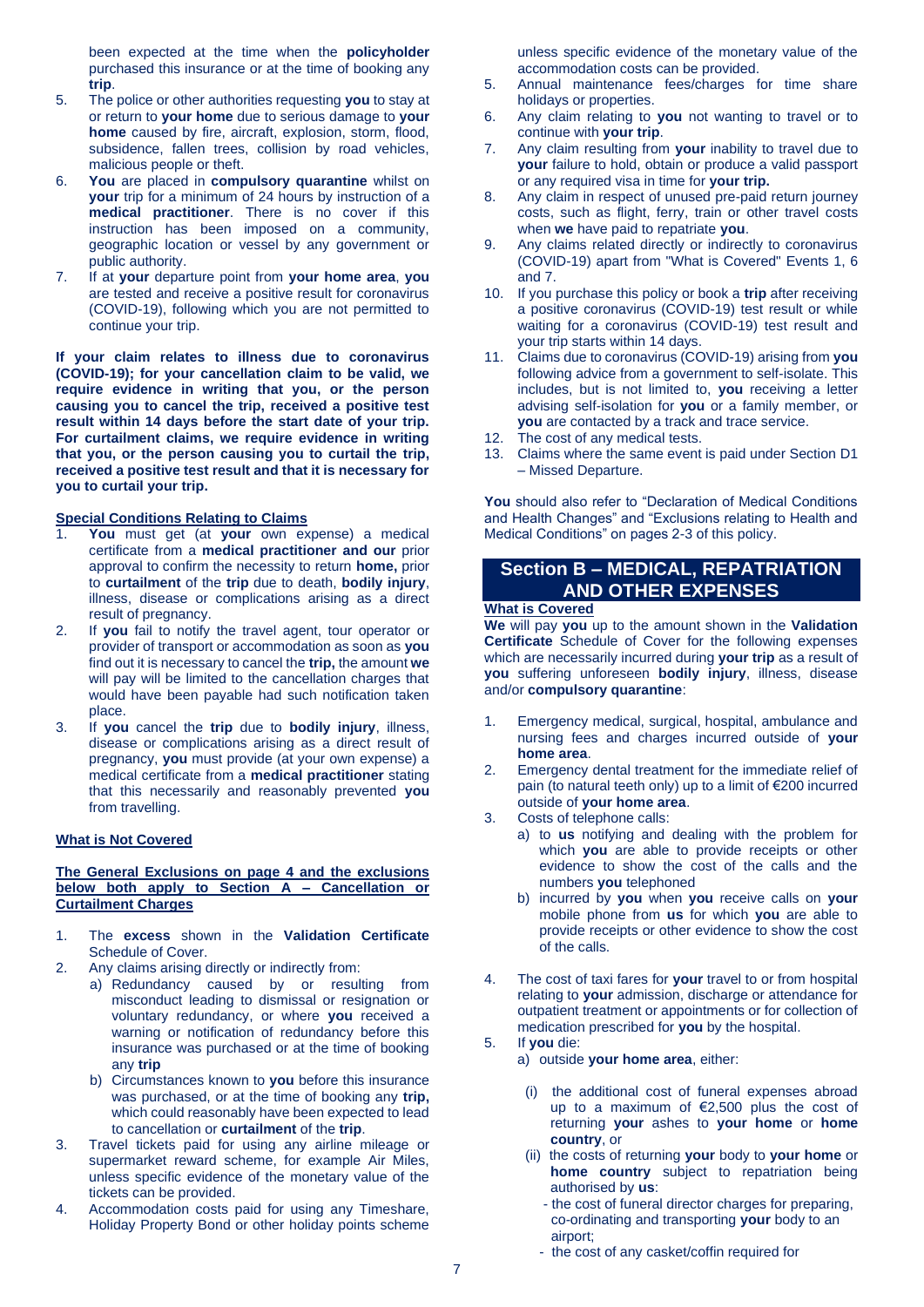transportation of **your** body;

- any fees/costs charged by the airline who take **your** body as cargo;
- transport of **your** body from the airport where the aeroplane lands to a local funeral home where  **your** body will pass into the care of the local/desired undertaker.
- b) within **your home area**, the additional cost of returning **your** ashes or body to a chosen funeral director, up to a maximum of €750.
- 6. Additional transport and/or accommodation expenses incurred, up to the standard of **your** original booking (for example full or half board, bed and breakfast, selfcatering or room only), if it is medically necessary for **you** to stay beyond **your** scheduled return date. This includes, with the prior authorisation of **us**, additional transport and/or accommodation expenses for a travelling companion, friend or **close relative** to stay with you or travel to **you** from **your home country** or escort **you**. Also, additional travel expenses to return **you** to **your home** or a suitable hospital nearby if **you**  cannot use the return ticket.
- 7. With the prior authorisation of **us**, the additional costs incurred in the use of air transport or other suitable means, including qualified attendants, to repatriate **you** to **your home** if it is medically necessary. These expenses will be for the identical class of travel utilised on the **outward journey** unless **we** agree otherwise.

### **Special Conditions Relating to Claims**

- 1. **You** must tell **us** as soon as possible of any **bodily injury**, illness or disease which necessitates **your** admittance to hospital as an in-patient or before any arrangements are made for **your** repatriation.
- 2. If **you** suffer **bodily injury**, illness or disease **we**  reserve the right to move **you** from one hospital to another and/or arrange for **your** repatriation to **your home country** at any time during the **trip**. **We** will do this, if in the opinion of the **medical practitioner** in attendance, or **us**, **you** can be moved safely and / or travel safely to **your home area** or a suitable hospital nearby to continue treatment.

# **What is Not Covered**

### **The General Exclusions on page 4 and the exclusions below both apply to Section B – Medical, Repatriation and Other Expenses**

- 1. The **excess** shown in the **Validation Certificate** Schedule of Cover.
- 2. Normal pregnancy, without any accompanying **bodily injury**, illness, disease or complication. This section is designed to provide cover for unforeseen events, accidents, illnesses and diseases and normal childbirth and pregnancy would not constitute an unforeseen event or illness.
- Any claims arising directly or indirectly for:
	- a) The cost of treatment or surgery, including exploratory tests, which are not related to the **bodily injury** or illness which necessitated **your** admittance into hospital.
	- b) Any expenses which are not medically necessary in the course of treating **your bodily injury**, illness or disease.
	- c) Any form of treatment or surgery which in the opinion of the **medical practitioner** in attendance and **us** can be delayed reasonably until **your** return to **your home area**.
	- d) Expenses incurred in obtaining or replacing medication, which **you** know **you** will need at the time of departure or which will have to be continued outside of **your home area**.
- e) Additional costs arising from single or private room accommodation.
- f) Treatment or services provided by a health spa, convalescent or nursing home or any rehabilitation centre unless agreed by **us**.
- g) Any costs incurred by **you** to visit another person in hospital.
- h) Any expenses incurred after **you** have returned to **your home area**.
- i) Expenses incurred as a result of a tropical disease where **you** have not had the recommended inoculations and/or taken the recommended medication.
- j) Any expenses incurred after the date on which **we** exercise **our** rights under this section to move **you** from one hospital to another and/or arrange for **your**  repatriation but **you** decide not to be moved or repatriated.

**You** should also refer to "Declaration of Medical Conditions and Health Changes" and "Exclusions Relating to Health and Medical Conditions on pages 2-3 of this policy.

# **Section B1 – HOSPITAL CONFINEMENT BENEFIT**

#### **What is Covered**

**We** will pay **you** the amount shown in the **Validation Certificate** Schedule of Cover for every complete 24 hours **you** have to stay in hospital as an in-patient or are confined to **your** accommodation due to **your compulsory quarantine** on the orders of a **medical practitioner** outside **your home area,** up to the maximum amount shown in the **Validation Certificate** Schedule of Cover as a result of **bodily injury**, illness or disease **you** sustain.

**We** will pay the amount above in addition to any amount payable under Section B – Medical, repatriation and other expenses. This payment is meant to help **you** to pay for additional expenses such as taxi fares and phone calls incurred by **your** visitors during **your** stay in hospital.

# **Special Conditions Relating to Claims**

1. **You** must tell **us** as soon as possible of any **bodily injury**, illness or disease which necessitates **your** admittance to hospital as an in-patient, compulsory quarantine or confinement to **your** accommodation on the orders of a **medical practitioner**.

#### **What is Not Covered**

#### **The General Exclusions on page 4 and the exclusions below both apply to Section B1 – Hospital Confinement Benefit**

- 1. Any claims arising directly or indirectly from:
- a) Any additional period of hospitalisation, compulsory quarantine or confinement to **your** accommodation:<br>i. relating to treatment or surgery, include
	- relating to treatment or surgery, including exploratory tests, which are not directly related to the **bodily injury**, illness or disease which necessitated **your** admittance into hospital.
	- ii. relating to treatment or services provided by a convalescent or nursing home or any rehabilitation centre.
	- iii. following **your** decision not to be repatriated after the date when, in **our** opinion, it is safe to do so.
- b) Hospitalisation, compulsory quarantine or confinement to **your** accommodation:
	- i. relating to any form of treatment or surgery which in the opinion of the **medical practitioner** in attendance and **us** can be delayed reasonably until **you** return to **your home area**.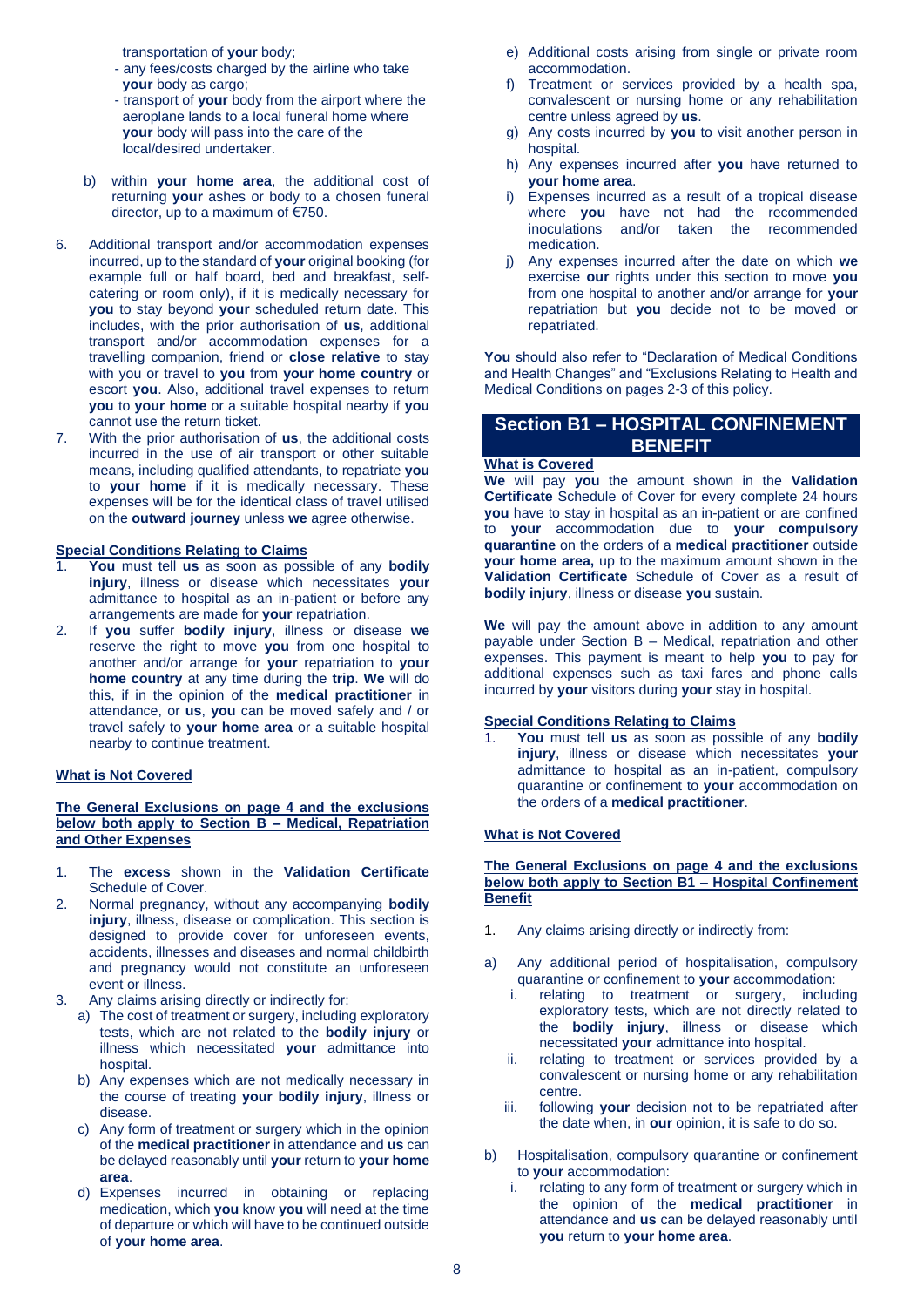- ii. as a result of a tropical disease where **you** have not had the recommended inoculations and/or taken the recommended medication.
- iii. occurring in **your home area** and relating to either private treatment or tests, surgery or other treatment, the costs of which are funded by, or are recoverable from, the Health Authority in **your home area**.

# **Section C – PERSONAL ACCIDENT**

**For the purposes of this Section C the following have the following meanings:**

- Item 1 accidental death
- Item 2 **loss of limb** or **loss of sight**
- Item 3 **permanent total disablement**

### **What is Covered**

**We** will pay one of the benefits shown in the **Validation Certificate** Schedule of Cover if **you** sustain **bodily injury**  which solely and independently of any other cause, results within two years in **your** death, **loss of limb, loss of sight** or **permanent total disablement.**

# **Special Conditions Relating to Claims**

**Our medical practitioner** may examine **you** as often as he/she considers necessary if **you** make a claim.

#### **PROVISIONS**

- 1. Benefit is not payable to **you**:
	- a) Under more than one of items 1, 2 or 3.
	- b) Under item 3. until one year after the date **you** sustain **bodily injury**
- 2. Item 1 will be paid to **your** estate.

### **What is Not Covered**

# **The General Exclusions on page 4 apply to Section C – Personal Accident**

**You** should also refer to "Declaration of Medical Conditions and Health Changes" and "Exclusions Relating to Health and Medical Conditions" on pages 2- 3 of this policy.

# **Section D – TRAVEL DELAY AND ABANDONMENT**

### **What is Covered**

a) If, due to one of the Specified Events below, the departure of the **public transport** on which **you** are due to travel is delayed at the final departure point from or to **your home country**, or if any subsequent outbound or return connecting **public transport** is delayed, for at least 12 hours from the scheduled time of departure, then provided **you** still travel **we** will pay the amount shown in the **Validation Certificate** Schedule of Cover.

# Specified Events

- 1. An accident involving, or the mechanical breakdown of, or a technical fault occurring in, the vehicle on which **you** are booked to travel.
- 2. Strike, industrial action or adverse weather conditions.

The amount **we** will pay for a) the first full completed 12 hours of delay, and b) each additional full 12 hours of delay is as shown in the **Validation Certificate** Schedule of Cover. This benefit is intended to help **you** to pay for telephone calls made, and meals and refreshments purchased, during the delay.

b) If, due to one of the Specified Events above, **your** prebooked **public transport** is delayed at the final departure point from **your home country** for 24 hours, or if such **public transport** is cancelled, and **you** decide to cancel **your trip** before departure from **your home country**,

then in addition to a payment for travel delay, **we** will pay up to the amount shown in the **Validation Certificate** Schedule of Cover for any irrecoverable unused travel and accommodation costs and other pre-paid charges which **you** have paid or are contracted to pay.

c) If **you** decide to continue to travel following a delay of at least 12 hours due to one of the Specified Events above, **we** will also reimburse **you** up to the amount shown in the **Validation Certificate** Schedule of Cover for the cost of any pre-booked and pre-paid event(s) which **you** were unable to attend due to the travel delay.

### **Notes**:

- If the same expenses are covered under Section D1 (Missed Departure), **you** can only claim under one section of this insurance for the same event.
- There is no cover under c) above if the sole purpose of **your trip** is to attend a pre-booked and pre-paid event. Cover can be purchased separately for any such **trip(s)**.

#### **Special Conditions Relating to Claims**

- 1. **You** must check in according to the itinerary given to **you**.
- 2. **You** must get written confirmation, at **your** own expense, from the relevant **public transport** provider of the number of hours of delay and the reason for the delay.
- 3. **You** must comply with the terms of contract of the travel agent, tour operator, or transport provider.

# **What is Not Covered**

**The General Exclusions on page 4 and the exclusions below both apply to Section D – Travel Delay and Abandonment**

- 1. The **excess** shown in the **Validation Certificate** Schedule of Cover. The **excess** only applies to abandonment claims.
- 2. Any claims arising directly or indirectly from strike or industrial action existing or being publicly announced by the date the **policyholder** purchased this insurance or at the time of booking any **trip**.
- 3. Any claims arising directly or indirectly from an aircraft or sea vessel being withdrawn from service (temporarily or otherwise) on the recommendation of the Civil Aviation Authority, Port Authority or any such regulatory body in a country to/from which **you** are travelling.
- 4. Any claim for reimbursement of the cost of pre-booked and pre-paid event(s) where the sole purpose of **your trip** was to attend such event(s).

# **Section D1 – MISSED DEPARTURE**

# **What is Covered**

a) If, due to one of the Specified Events listed below, **you**  fail to arrive at the departure point in time to board the **public transport** on which **you** are booked to travel for the international outbound and return legs of **your trip**, **we** will pay **you** up to the maximum amount shown in the **Validation Certificate** Schedule of Cover for any necessary additional accommodation (room only) and travel expenses incurred in reaching **your** overseas destination or returning to **your home country**.

#### Specified Events

- 1. The failure of other **public transport**.
- 2. An accident involving, or the mechanical breakdown of, or a technical fault occurring in, the vehicle in which **you** are travelling.
- 3. An accident or breakdown happening ahead of **you** on a motorway or dual carriageway which causes an unexpected delay to the vehicle in which **you** are travelling.
- 4. Strike, industrial action or adverse weather conditions.
- 5. **You** arrive at your departure point at the recommended time to complete pre-boarding checks, but miss **your**  booked transportation due to: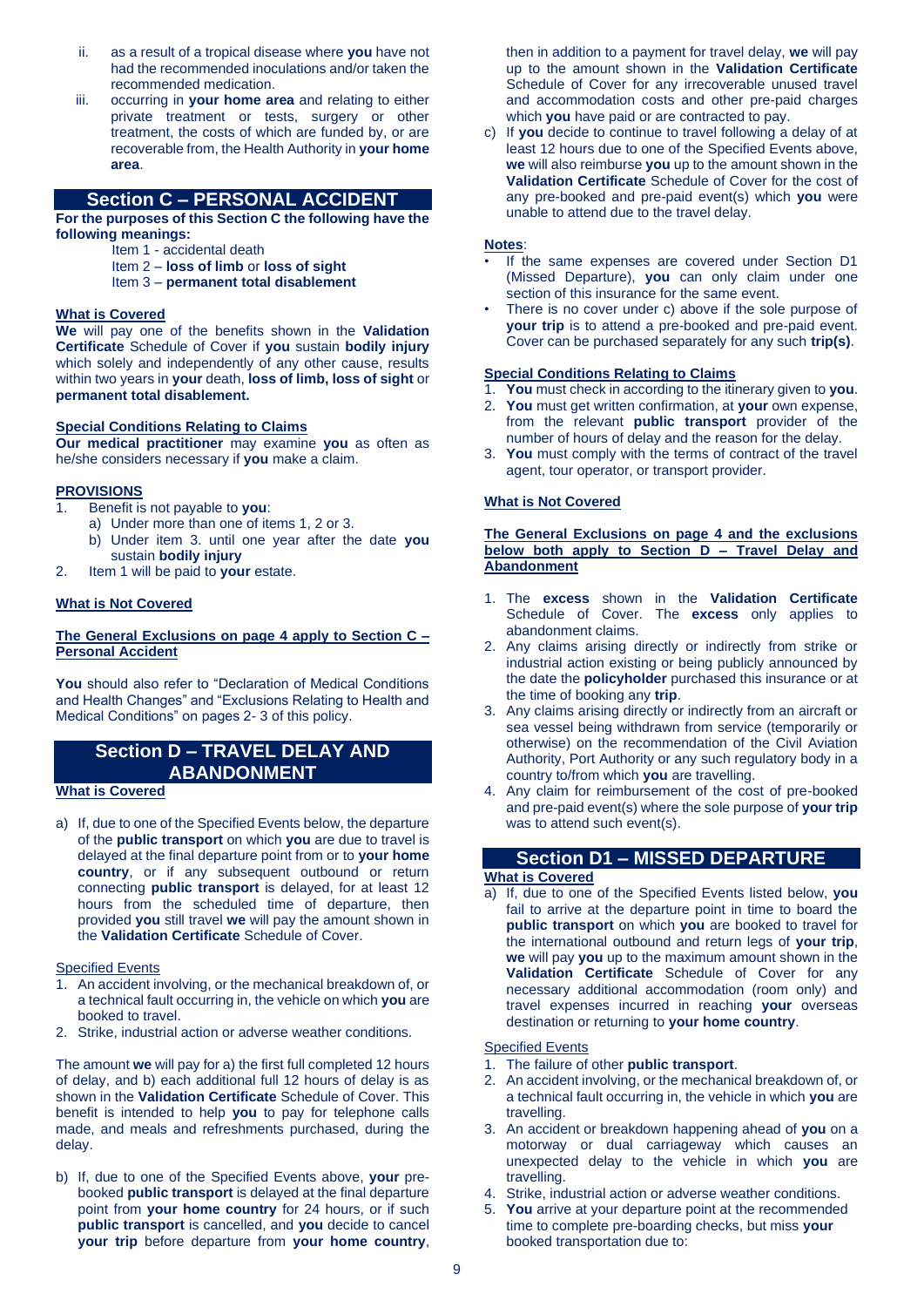- a. failing a health screening prior to boarding; or
- b. waiting for the results of unplanned medical tests administered at **your** departure point.
- b) If, as a result of missing the departure of the **public transport** on which **you** are booked to travel for the international outbound and return legs of **your trip** due to one of the Specified Events listed above, **you** then miss any subsequent outbound or return connecting **public transport**, **we** will pay **you** up to the maximum amount shown in the **Validation Certificate** Schedule of Cover for any necessary additional accommodation (room only) and travel expenses incurred in reaching **your** overseas destination or returning to **your home country**. There must be a minimum of 2 and a half hours between the scheduled arrival time of the **public transport** on which **you** have travelled and the scheduled departure time of the subsequent outbound or return connecting **public transport**.
- c)If, as a result of one of the Specified Events listed above, **you** are unable to attend any pre-booked and pre-paid event(s) due to missing the departure of the **public transport** on which **you** are booked to travel for the international outbound and return legs of **your trip**, and/or any subsequent outbound or return connecting **public transport**, **we** will reimburse **you** up to the maximum amount shown in the **Validation Certificate** Schedule of Cover for the cost of such pre-booked and pre-paid event(s).

Before you make independent arrangements to continue **your trip** at an additional cost, **you** must discuss this with **your** airline or holiday provider as they may be able to provide assistance to continue **your** journey.

#### **Notes**:

- If the same expenses are covered under Section D (Travel Delay and Abandonment), **you** can only claim under one section of this insurance for the same event.
- There is no cover under c) above if the sole purpose of **your** trip is to attend a pre-booked and pre-paid event. Cover can be purchased separately for any such **trip(s)**.

#### **Special Conditions Relating to Claims**

- 1. **You** must be scheduled to arrive at the final departure point for the international outbound and return legs of **your trip** at least 2 and a half hours before the scheduled departure time of the **public transport** on which **you** are booked to travel.
- 2. There must be a minimum of 2 and a half hours between the scheduled arrival time of the **public transport** on which **you** have travelled and the scheduled departure time of the subsequent outbound or return connecting **public transport**.
- 3. If **you** make a claim caused by any delay happening on a motorway or dual carriageway, **you** must get, at **your** own expense, confirmation or proof of the incident happening, and of the location, reason for and duration of the delay.

#### **What is Not Covered**

### **The General Exclusions on page 4 and the exclusions below both apply to Section D1 – Missed Departure**

- 1. The excess shown in the **Validation Certificate** Schedule of Cover.
- 2. Any claims arising directly or indirectly from strike or industrial action existing or being publicly announced by the date the **policyholder** purchased this insurance or at the time of booking any **trip**.
- 3. Any claims arising directly or indirectly from an aircraft or sea vessel being withdrawn from service (temporarily or otherwise) on the recommendation of the Civil Aviation

Authority, Port Authority or any such regulatory body in a country to/from which **you** are travelling.

- 4. Claims arising directly or indirectly from an accident to or breakdown of the vehicle in which **you** are travelling when a repairer's report or other evidence is not provided.
- 5. Claims arising directly or indirectly from breakdown of any vehicle owned by **you** which has not been serviced and maintained in accordance with the manufacturer's instructions.
- 6. Additional expenses where the scheduled **public transport** provider has offered alternative travel arrangements within 24 hours of the original departure time and of a comparable standard and duration.
- 7. Any claim for reimbursement of the cost of pre-booked and pre-paid event(s) where the sole purpose of **your trip** was to attend such event(s).
- 8. Any claims related directly or indirectly to coronavirus (COVID-19) apart from "What is Covered" event 5.
- 9. If **you** purchase this policy or book a **trip** after receiving a positive coronavirus (COVID-19) test result or while waiting for a coronavirus (COVID-19) test result and **your trip** starts within 14 days.
- 10. The cost of any medical tests.
- 11. Claims where the same event is paid under Section A Cancellation or Curtailment charges.

# **Section E - BAGGAGE**

#### **Please Note:**

Under this policy "**baggage**" means the following:

Luggage, clothing, personal belongings, **valuables** and other articles which belong to **you** (or for which **you** are legally responsible) which are worn, used or carried by **you** during any **trip**.

However, certain equipment and specific items are not covered. Please see exclusion 5, for a full list of equipment and specific items which are not covered.

# **What is Covered**

1. **We** will pay **you** up to the amount shown in the **Validation Certificate** Schedule of Cover for the accidental loss of, theft of or damage to **baggage**. The amount payable will be the value at today's prices less a deduction for wear, tear and depreciation (loss of value).

The maximum **we** will pay **you** for the following items is:

- a) the amount shown in the **Validation Certificate**  Schedule of Cover for any one article, pair or set of articles
- b) the amount shown in the Validation Certificate Schedule of Cover in total for all **valuables**
- c) the amount shown in the **Validation Certificate** Schedule of Cover in total for all spectacles and sunglasses.
- 2. **We** will also pay **you** up to the amount shown in the **Validation Certificate** Schedule of Cover for the emergency replacement of clothing, medication and toiletries if **your baggage** is temporarily lost in transit during the **outward journey** and not returned to **you**  within 12 hours, as long as **we** receive written confirmation from the **public transport** provider, confirming the number of hours the **baggage** was delayed.

If the loss is permanent, **we** will deduct the amount paid from the final amount to be paid under this section.

If **you** have paid an additional premium to add Wedding Cover (Section Q) and it is shown as covered in **your Validation Certificate** items of **baggage** are also covered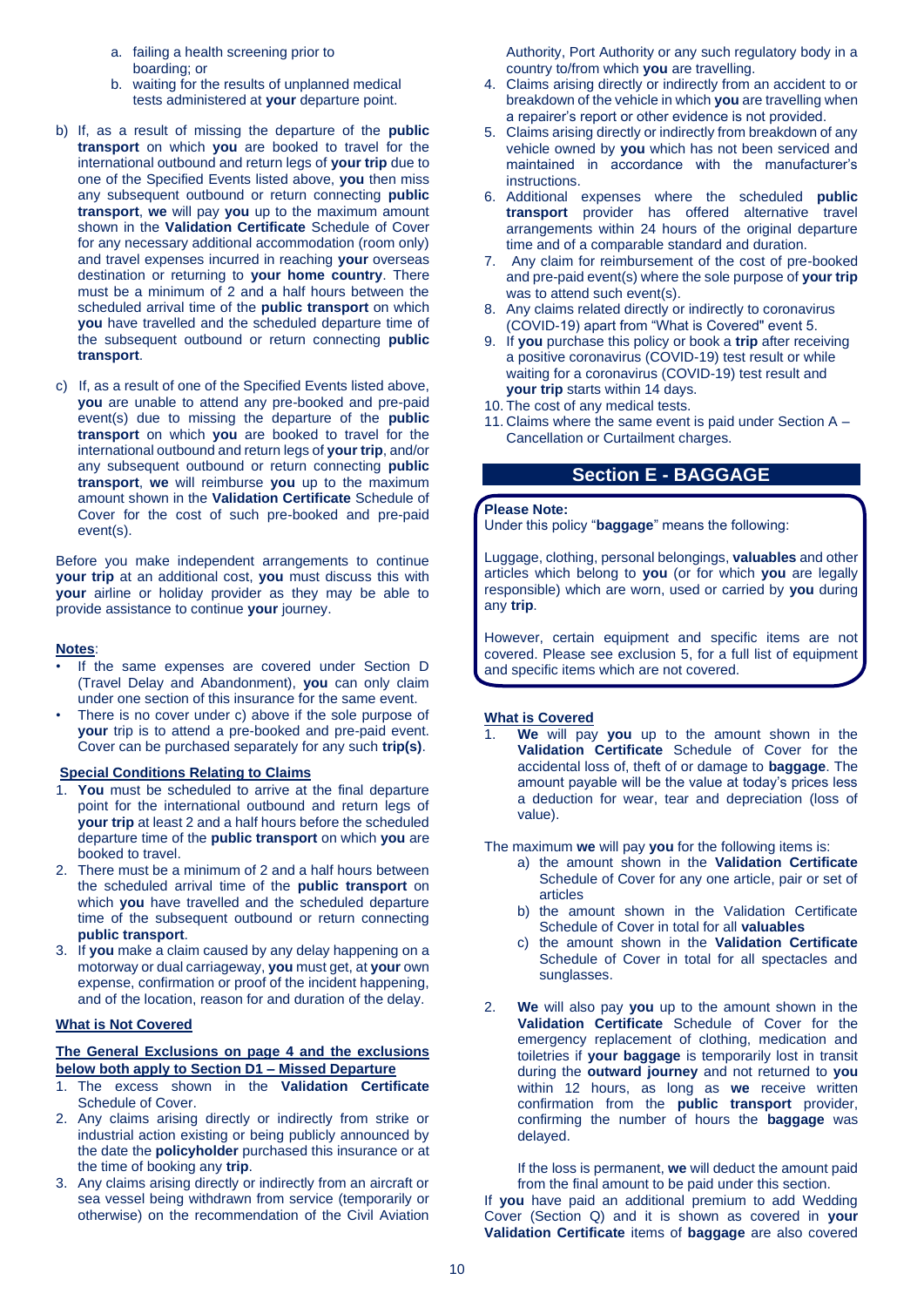under Section Q – Wedding Cover. **You** can only claim for these under one section for the same event.

# **Special Conditions Relating to Claims**

- You must report to the local police in the country where the incident occurred within 24 hours of discovery, or as soon as practicable after that and get (at **your** own expense) a written report of the loss, theft or attempted theft of all **baggage**.
- 2. If **baggage** is lost, stolen or damaged while in the care of a **public transport** provider, authority, hotel or **your**  accommodation provider **you** must report details of the loss, theft or damage to them in writing and get (at **your**  own expense) written confirmation.
- 3. If **baggage** is lost, stolen or damaged whilst in the care of an airline **you** must:
	- a) get a Property Irregularity Report from the airline.
	- b) give written notice of the claim to the airline within the time limit contained in their conditions of carriage (please retain a copy).
	- c) keep all travel tickets and tags for submission if **you** are going to make a claim under this insurance.
- 4. **You** must provide (at **your** own expense) an original receipt or proof of ownership for items lost, stolen or damaged to help **you** to provide evidence to support a claim.

# **What is Not Covered**

# **The General Exclusions on page 4 and the exclusions below both apply to Section E – Baggage**

- 1. The **excess** shown in the Validation Certificate Schedule of Cover (except claims under subsection 2 of What is Covered above, where no **excess** applies).
- 2. Loss, theft of or damage to **valuables** left **unattended** at any time unless left in the custody of a **public transport** provider, deposited in a hotel safe or safety deposit box, or left in **your** locked accommodation.
- 3. Loss, theft of or damage to **baggage** contained in an **unattended** vehicle unless:
	- i. it is locked out of sight in a **secure baggage area**  and
	- ii. forcible and violent means have been used by an unauthorised person to gain entry into the vehicle and evidence of such entry is available.
- 4. Loss or damage due to delay, confiscation or detention by customs or any other authority.
- 5. Loss, theft of or damage to unset precious stones, contact or corneal lenses, hearing aids, dental or medical fittings, antiques, musical instruments, motor accessories, documents of any kind, bonds, securities, perishable goods (such as food), bicycles, **ski equipment**, **golf equipment**, **business equipment**, **personal money** and damage to suitcases (unless the suitcases are entirely unusable as a result of one single incidence of damage).
- 6. Loss or damage due to cracking, scratching, or breakage of china, glass (other than glass in watch faces, cameras, binoculars or telescopes), porcelain or other brittle or fragile articles unless caused by fire, theft, or an accident to the aircraft, sea vessel, train or vehicle in which they are being carried.
- 7. Loss or damage due to breakage of sports equipment or damage to sports clothing whilst in use.
- 8. Loss, theft of or damage to **business equipment**, business goods, samples, tools of trade and other items used in connection with **your** business, trade, profession or occupation.
- 9. Loss or damage caused by wear and tear, depreciation (loss in value), atmospheric or climatic conditions, moth, **vermin**, any process of cleaning repairing or restoring, or mechanical or electrical breakdown.

# **Section F – PERSONAL MONEY, PASSPORT AND DOCUMENTS**

# **What is Covered**

1. **We** will pay **you** up to the amounts shown below for the accidental loss of, theft of or damage to **personal money** and documents (including the unused portion of passports, visas and driving licences). **We** will also cover foreign currency during the 72 hours immediately before **your** departure on the **outward journey**.

The maximum **we** will pay for the following items is:

- a) the amount shown in the **Validation Certificate** Schedule of Cover for bank notes, currency notes and coins
- b) the amount shown in the **Validation Certificate** Schedule of Cover for all other **personal money** and documents (including the cost of the emergency replacement or temporary passport or visa).
- 2. **We** will pay up to the amount shown in the **Validation Certificate** Schedule of Cover for additional travel and accommodation expenses necessarily incurred outside **your home area** to obtain a replacement of **your**  passport or visa which has been lost or stolen outside **your home area**.

# **Special Conditions Relating to Claims**

- You must report to the local police in the country where the incident occurred within 24 hours of discovery or as soon as practicable after that and get (at **your** own expense) a written report of the loss, theft or attempted theft of all **personal money**, passports or documents.
- 2. If **personal money**, passports or documents are lost, stolen or damaged while in the care of a hotel or **your**  accommodation provider **you** must report details of the loss, theft or damage to them in writing and get (at **your** own expense) written confirmation. Keep all travel tickets and tags for submission if a claim is to be made under this insurance.
- 3. If documents are lost, stolen or damaged while in the care of a **public transport** provider or authority, **you** must report details of the loss, theft or damage to them in writing and get (at **your** own expense) written confirmation.
- 4. If documents are lost, stolen or damaged whilst in the care of an airline **you** must:
	- a) give formal written notice of the claim to the airline within the time limit set out in their conditions of carriage (please keep a copy).
	- b) keep all travel tickets and tags for submission to **our**  claims handlers if **you** are going to make a claim under this insurance.

You must provide (at your own expense) an original receipt or proof of ownership for items lost, stolen or damaged to help **you** to provide evidence to support **your** claim.

# **What is Not Covered**

# **The General Exclusions on page 4 and exclusions below both apply to Section F - Personal Money, Passport and Documents**

- 1. The **excess** shown in the **Validation Certificate** Schedule of Cover.
- 2. Loss, theft or damage to **personal money** or **your**  passport or visa if left **unattended** at any time unless left in the custody of a **public transport** provider, deposited in a hotel safe or safety deposit box, or left in **your** locked accommodation.
- 3. Loss, theft or damage to travellers' cheques if **you** have not complied with the issuer's conditions or where the issuer provide a replacement service.
- 4. Loss or damage due to delay, confiscation or detention by customs or any other authority.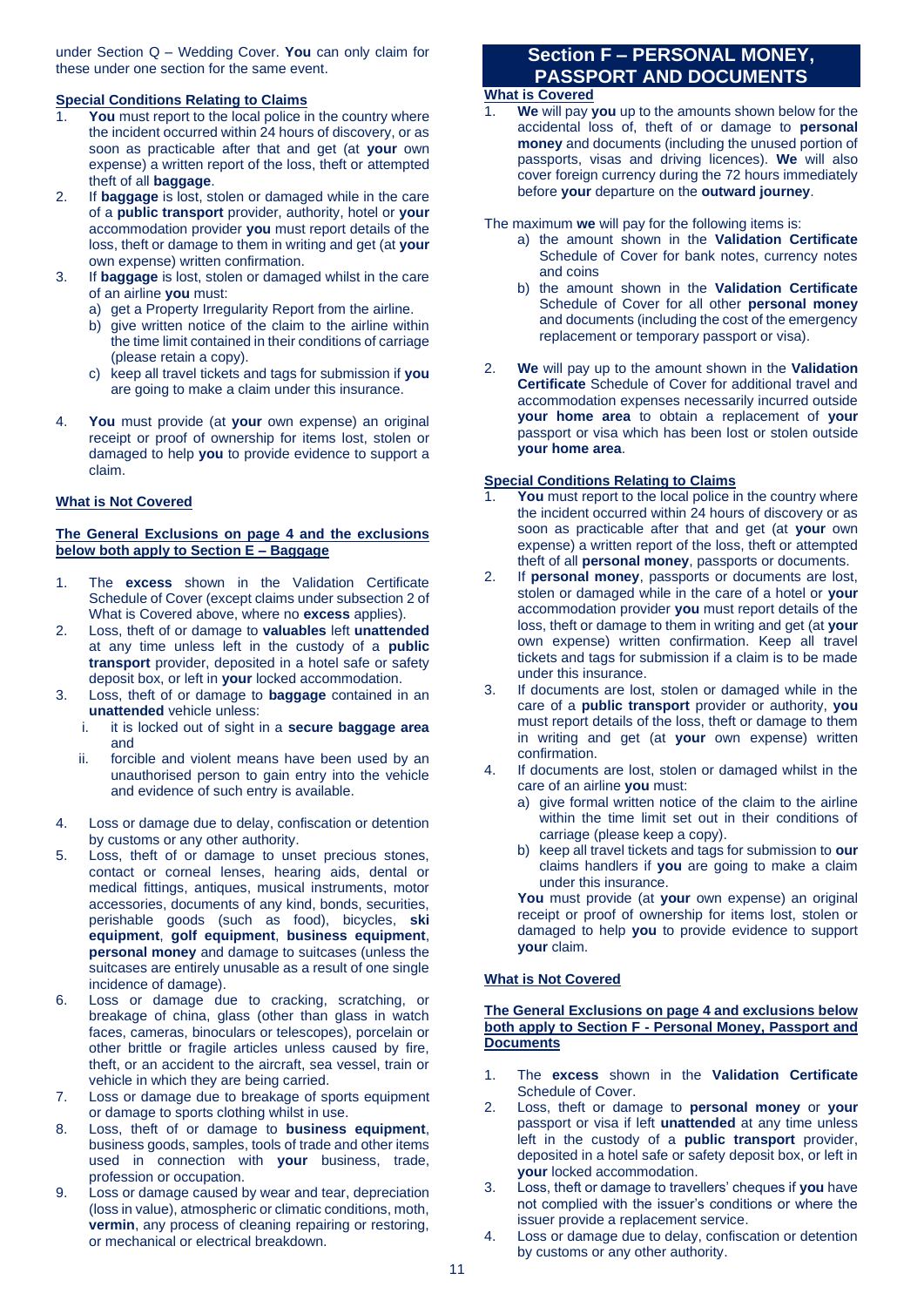5. Loss or damage due to depreciation (loss in value), variations in exchange rates or shortages due error or omission.

# **Section G – EXTENDED KENNEL AND/OR CATTERY FEES**

# **What is Covered**

**We** will pay **you** up to the amount shown in the **Validation Certificate** Schedule of Cover (€150 for **trips** in **your home country**) for any additional kennel/cattery fees incurred, if **your** domestic dog(s)/cat(s) are in a kennel/cattery during **your trip** and **your** return to **your home** has been delayed due to **your bodily injury**, illness or disease.

# **What is Not Covered**

# **The General Exclusions on page 4 and the exclusions below both apply to Section G – Extended Kennel and/or Cattery Fees**

1. Claims arising from **your bodily injury**, illness or disease that is not covered under Section B – Medical, repatriation and other expenses.

# **Section H – PERSONAL LIABILITY**

# **What is Covered**

**We** will pay **you** up to the amount shown in the **Validation Certificate** Schedule of Cover (including legal costs and expenses) against any amount **you** become legally liable to pay as compensation for any claim or series of claims arising from any one event or source of original cause for accidental:

- 1. Accidental **bodily injury**, death, illness or disease to any person who is not in **your** employment, who is not a **close relative**, or who is residing with **you** but not paying for their accommodation.
- 2. Loss of or damage to property that does not belong to and is neither in the charge of nor under the control of **yourself**, a **close relative** and/or anyone in **your**  employment. Cover is provided for any temporary holiday accommodation occupied (but not owned) by **you**.

# **Special Conditions Relating to Claims**

- 1. **You** must give **us** written notice of any incident which may result in a claim as soon as possible.
- 2. **You** must send **us** every writ, summons, letter of claim or other document as soon as **you** receive it.
- 3. **You** must not admit any liability or pay, offer to pay, promise to pay or negotiate any claim without **our**  permission in writing.
- 4. **We** will be entitled to take over and carry out in **your**  name the defence of any claims for compensation or damages or otherwise involving any third party. **We** will have full discretion in the conduct of any negotiation or proceedings or in the settlement of any claim and **you**  must give **us** all information and assistance which **we**  may require.
- 5. If **you** die, **your** legal representative(s) will have the protection of this cover as long as they comply with the terms and conditions outlined in this policy.

# **What is Not Covered**

# **The General Exclusions on page 4 and the exclusions below both apply to Section H – Personal Liability**

- 1. The **excess** shown in the **Validation Certificate** Schedule of Cover. Under this section, the **excess** is €250.
- 2. Compensation or legal costs arising directly or indirectly from:
- a) Liability which **you** were required to assume under the terms of any agreement or contract (such as a hire agreement).
- b) Pursuit of any business, trade, profession or occupation or the supply of goods or services including any voluntary or unpaid work including babysitting.
- c) Ownership, possession or use of animals, aircraft, firearms or weapons of any kind.
- d) Ownership, possession or use of any vehicle, watercraft or leisure equipment that is motorised or mechanically or jet propelled
- e) The transmission of any contagious or infectious disease or virus.

# **Section I – LEGAL EXPENSES AND ASSISTANCE**

# **What is Covered**

**We** will pay up to the amount shown in the **Validation Certificate** Schedule of Cover for legal costs to pursue a civil action for compensation, against someone else who causes **your bodily injury**, illness or death.

Where there are two or more persons insured by this insurance, then the maximum amount **we** will pay for all such claims shall not exceed the amount shown in the **Validation Certificate** Schedule of Cover.

# **Special Conditions Relating to Claims**

- 1. **We** shall have complete control over the legal case through agents **we** nominate, by appointing agents of **our** choice on **your** behalf with the expertise to pursue **your** claim.
- 2. **You** must follow **our** agent's advice and provide any information and assistance required within the requested timescale.
- 3. **You** must advise **us** of any offers of settlement made by the negligent third party and **you** must not accept any such offer without **our** permission in writing.
- 4. **We** may include a claim for **our** legal costs and other related expenses.
- 5. **We** may, at **our** own expense, take proceedings in **your**  name to recover compensation from any third party for any legal costs incurred under this insurance. **You** must give **us** any assistance **we** require from **you** and any amount recovered shall belong to **us**.

# **What is Not Covered**

### **The General Exclusions on page 4 and the exclusions below both apply to Section I – Legal Expenses and Assistance**

**We** shall not be liable for:

- 1. The **excess** shown in the **Validation Certificate** Schedule of Cover.
- 2. Any claim where in **our** opinion there is insufficient prospect of success in obtaining compensation.
- 3. Legal costs and expenses incurred in pursuit of any claim against a travel agent, tour operator, **public transport** provider, **us** (including any agents **we** use), or any service supplier detailed on the **Validation Certificate**, someone **you** were travelling with, a person related to **you**, or another person insured under this policy.
- 4. Legal costs and expenses incurred prior to **our** written acceptance of the case.
- 5. Any claim where the legal costs and expenses are likely to be greater than the anticipated amount of compensation.
- 6. Any claim where legal costs and expenses are variable depending on the outcome of the claim.
- 7. Legal costs and expenses incurred if an action is brought in more than one country.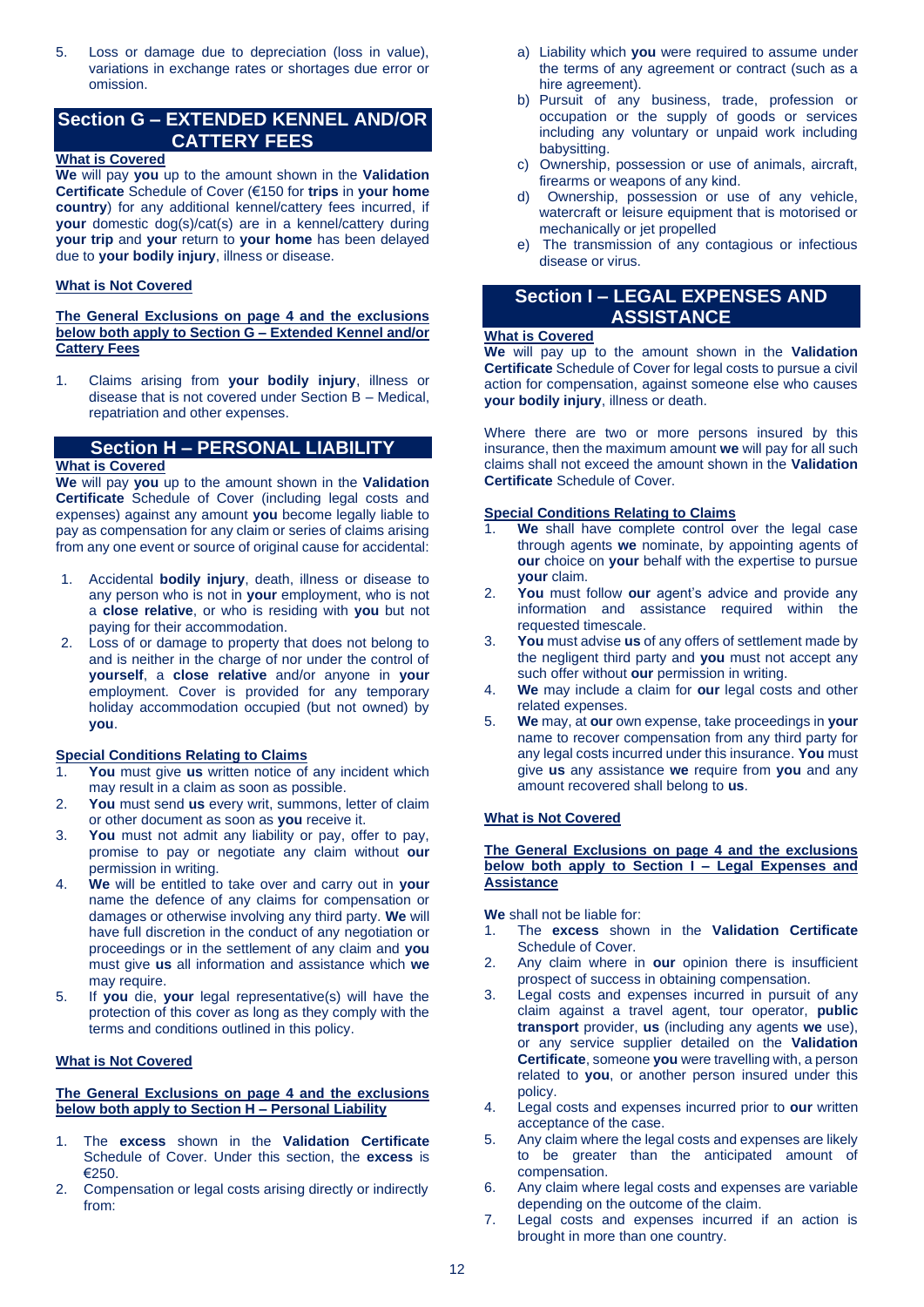- 8. Any claim where in **our** opinion the estimated amount of compensation payment is less than €1,000 for each person insured under this policy.
- 9. Travel, accommodation and incidental costs incurred to pursue a civil action for compensation.
- 10. The costs of any Appeal.
- 11. Claims by **you** other than in **your** private capacity.

# **Section J – MUGGING BENEFIT**

# **What is Covered**

**We** will pay **you** the amount shown in the **Validation Certificate** Schedule of Cover for each complete 24 hour period which **you** spend as an in-patient in hospital outside **your home area** as a direct result of injuries sustained whilst being mugged.

# **Special Conditions Relating to Claims**

**You** must tell **us** as soon as practicable of any **bodily injury** caused by mugging which necessitates **your** admittance to hospital as an in-patient.

**You** must report to the local police in the country where the mugging occurred within 24 hours of the incident, or as soon as practicable after that and get (at **your** own expense) a written report of the circumstances of the mugging.

# **Section K – HIJACK COVER**

# **What is Covered**

If **you** are prevented from reaching **your** scheduled destination as a result of hijack of the aircraft or ship in which **you** are travelling **we** will pay **you** the amount shown in the **Validation Certificate** Schedule of Cover for each full 24 hours of delay. This benefit is only payable if no claim is made under Section A (Cancellation or curtailment charges) or Section D (Travel Delay and Abandonment).

# **Special Conditions Relating to Claims**

- 1. **You** must not have engaged in any political or other activity which would prejudice this insurance.
- 2. **You** have no family or business connections that could be expected to prejudice this insurance or increase **our** risk.
- 3. All **your** visas and documents are in order.
- 4. **You** must report the matter to the police as soon as practicable upon **your** release and provide **us** within 30 days of returning from the **trip** with a police report confirming that **you** were unlawfully detained and the dates of such detention.

# **What is Not Covered**

### **The General Exclusion on pages 4-5 and the exclusions below both apply to Section K – Hijack Cover**

- 1. Any claim relating to payment of ransom monies.
- 2. Any claim arising out of any act(s) by **you** which would be considered an offence by a court of **your home country** if they had been committed in **your home country.**
- 3. Any claim where **your** detainment, internment, hijack or kidnap has not been reported to or investigated by the police or local authority.

# **Section L – WITHDRAWAL OF SERVICES**

# **What is Covered**

**We** will pay you the amount stated in the **Validation Certificate** Schedule of Cover if **you** suffer **withdrawal of services** continuously for at least 24 hours during **your trip**.

# **What is Not Covered**

### **The General Exclusions on page 4 and the exclusions below both apply to Section L – Withdrawal of Services**

**We** will not pay any claims:

- 1. If **you** are aware, or made aware, of **withdrawal of services** at the time of booking **your trip**, whether the **withdrawal of services** is due to or arising from a strike or industrial action or for any other reason.
- 2. For services which were not part of **your** pre-paid package deal.
- 3. Unless they are accompanied by written confirmation from the tour operator or hotel to support **your** claim.

# **Section M – CATASTROPHE**

# **What is Covered**

**We** will pay **you** up to the limit shown in the **Validation Certificate** Schedule of Cover should **you** be forced to move from **your** pre-booked and pre-paid accommodation outside of **your home area** as a result of fire, lightning, explosion, earthquake, storm, tempest, hurricane, flood, medical epidemic or local Government directive occurring while **you**  are abroad and which is confirmed in writing by a local or national authority, for the additional irrecoverable travel or accommodation costs necessarily incurred to continue with **your** pre-paid **trip** or, if the **trip** cannot be continued, for **your** return to **your home area**.

# **What is Not Covered**

#### **The General Exclusions on page 4 and the exclusions below both apply to Section M – Catastrophe**

No compensation will be payable for:

- 1. Any expense following **your** disinclination to travel or to continue with **your trip** when official directives from the local or national authority state it is acceptable to do so.
- 2. Any cost or expense payable by or recoverable from the tour operator, airline, hotel or other provider of services.
- 3. Any cost or expense resulting from circumstances existing prior to **your** arrival at **your** pre-paid and prebooked accommodation.

# **Section O – WINTER SPORTS EXTENSION**

This cover is provided only if **you** are under 70 and the **policyholder** has paid the additional premium where required as confirmed on the **Validation Certificate**. Below are the details of **winter sports** cover provided by this extension for a period of no more than 17 days in total in each **period of insurance** under annual multi trip policies and for the period of the **trip** under single trip policies.

# **Winter sports**

1. **You** will be covered under all sections of this extension for the **winter sports** as shown in Appendix B.

 All skiing and snowboarding activities are covered provided **you** remain within the boundaries of a recognised resort area designed for public use and are not skiing or snowboarding in areas marked out of bounds or hazardous by the piste authorities.

- 2. All **winter sports** shown in Appendix B are covered under this extension but Section C (Personal Accident Insurance) and Section H (Personal Liability Insurance) of this travel insurance policy will not apply to the activities where either or both Section C and Section H are shown in Appendix B as being excluded from cover.
- 3. **We** will not cover any claims under any other section of this travel insurance resulting from any **bodily injury** or damage to property that may arise from **your** use of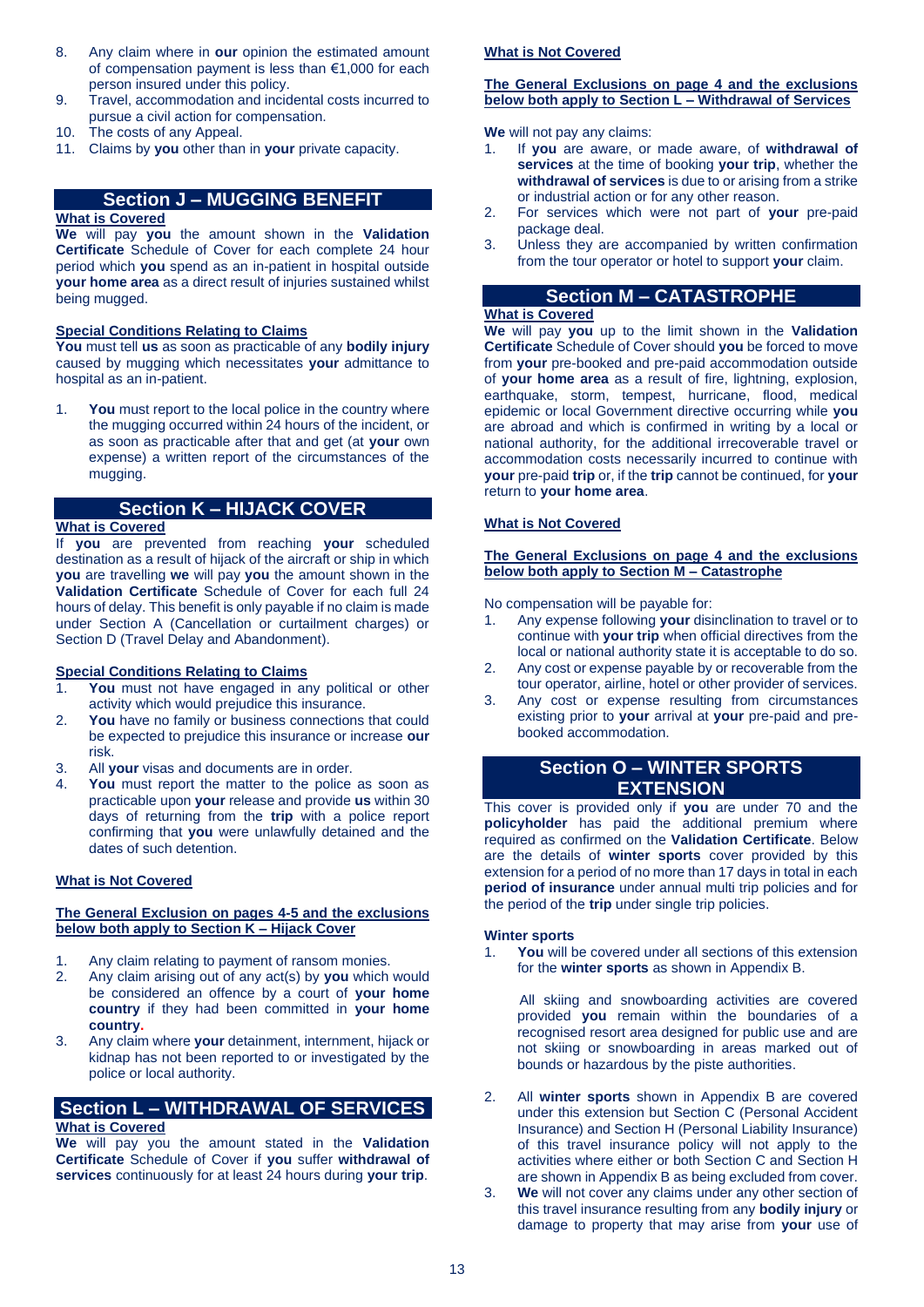sledges, skidoos, tracked or powered vehicles of any kind.

- 4. No cover is provided for any activities that involve any form of racing, jumping or competition.
- 5. **You** are not covered for **ski equipment** under Section E (Baggage) of this travel insurance. Please see below for details of **ski equipment** cover.
- 6. Ski lift passes are included in the cover provided by Section F (Personal Money, Passport and Documents) of this travel insurance.

Under the **winter sports** extension cover is provided under the following Sections: - Section O1 (Ski Equipment), Section O2 (Ski Equipment Hire), Section O3 (Ski Pack), Section O4 (Piste Closure) and Section O5 (Avalanche or Landslide Cover).

# **Section O1 – SKI EQUIPMENT What is Covered**

**1. We** will pay **you** up to the amount shown in the **Validation Certificate** Schedule of Cover for the accidental loss of, theft of or damage to **your ski equipment** owned or hired by **you**, as long as the **ski equipment** is not over 5 years old. The amount payable in relation to **your** own **ski equipment** will be the value at today's prices less a deduction for wear tear and depreciation (loss of value - calculated from the table below).

| Age of ski equipment | <b>Amount payable</b> |
|----------------------|-----------------------|
| Less than 1 year old | 90% of value          |
| Over 1 year old      | 70% of value          |
| Over 2 years old     | 50% of value          |
| Over 3 years old     | 30% of value          |
| Over 4 years old     | 20% of value          |
| Over 5 years old     | No payment            |
|                      |                       |

 The maximum **we** will pay for any one article, pair or set of articles is the amount payable calculated from the table above or the amount shown in the **Validation Certificate** Schedule of Cover whichever is the lesser amount.

2. **We** will pay **you** up to the amount shown in the **Validation Certificate** Schedule of Cover for the accidental loss of, theft of or damage to **your** hired **ski equipment**. The amount payable in relation **your** hired **ski equipment** will be the retail replacement cost of identical **ski equipment** or **ski equipment** of an equivalent specification.

# **Special Conditions Relating to Claims**

- You must report to the local police in the country where the incident occurred within 24 hours of discovery or as soon as practicable after that and get a written report (at **your** own expense) of the loss, theft or attempted theft of all **ski equipment**.
- 2. If **ski equipment** is lost, stolen or damaged while in the care of a **public transport** provider, authority, hotel or **your** accommodation provider **you** must report details of the loss, theft or damage to them in writing and get (at **your** own expense) written confirmation.
- 3. If **ski equipment** is lost, stolen or damaged whilst in the care of an airline **you** must:
	- a) get a Property Irregularity Report from the airline
	- b) give formal written notice of the claim to the airline, within the time limit set out in their conditions of carriage (please keep a copy)
	- c) keep all travel tickets and tags for submission if **you**  are going to make a claim under this insurance.
- 4. **You** must provide (at **your** own expense) an original receipt or evidence of loss for items lost, stolen or

damaged to help **you** to provide evidence to support **your** claim.

# **What is Not Covered**

# **The General Exclusions on page 4 and the exclusions below both apply to Section O1 – Ski Equipment**

- 1. The **excess** shown in the **Validation Certificate** Schedule of Cover.
- 2. Loss, theft of or damage to **ski equipment** contained in or stolen from an **unattended** vehicle unless:
	- a) it is locked out of sight in a **secure baggage area**  and
	- b) forcible and violent means have been used by an unauthorised person to gain entry into the vehicle and evidence of this entry is available.
- 3. Loss or damage due to delay, confiscation or detention by customs or any other authority.
- 4. Loss damage caused by wear and tear, depreciation (loss in value), atmospheric or climatic conditions, moth, **vermin**, any process of cleaning repairing or restoring, mechanical or electrical breakdown

# **Section O2 – SKI EQUIPMENT HIRE**

# **What is Covered**

**We** will pay **you** up to the amount shown in the **Validation Certificate** Schedule of Cover for the cost of hiring replacement **ski equipment** as a result of the accidental loss of, theft of or damage to or temporary loss in transit for more than 24 hours of **your** own **ski equipment**.

# **Special Conditions Relating to Claims**

- You must report to the local police in the country where the incident occurred within 24 hours of discovery or as soon as practicable after that and get (at **your** own expense) a written report of the loss, theft or attempted theft of **your** own **ski equipment**.
- 2. If **ski equipment** is lost, stolen or damaged while in the care of a **public transport** provider, authority, hotel or **your** accommodation provider **you** must report details of the loss, theft or damage to them in writing and get (at **your** own expense) written confirmation.
- 3. If **ski equipment** is lost, stolen or damaged whilst in the care of an airline **you** must:
	- a) get a Property Irregularity Report from the airline.
	- b) give formal written notice of the claim to the airline within the time limit set out in their conditions of carriage (please keep a copy).
	- c) keep all travel tickets and tags for submission if **you**  are going to make a claim under this insurance.
- 4. **You** must provide (at **your** own expense) an original receipt or evidence of loss for items lost, stolen or damaged to help **you** to provide evidence to support **your** claim.

# **What is Not Covered**

# **The General Exclusions on page 4 and the exclusions below both apply to Section O2 – Ski Equipment Hire**

- 1. Loss, theft of or damage to **ski equipment** contained in an **unattended** vehicle unless:
	- a) it is locked out of sight in a **secure baggage area**  and
	- b) forcible and violent means have been used by an unauthorised person to gain entry into the vehicle and evidence of this entry is available.
- 2. Loss or damage due to delay, confiscation or detention by customs or any other authority.
- 3. Loss or damage caused by wear and tear, depreciation (loss of value), atmospheric or climatic conditions, moth,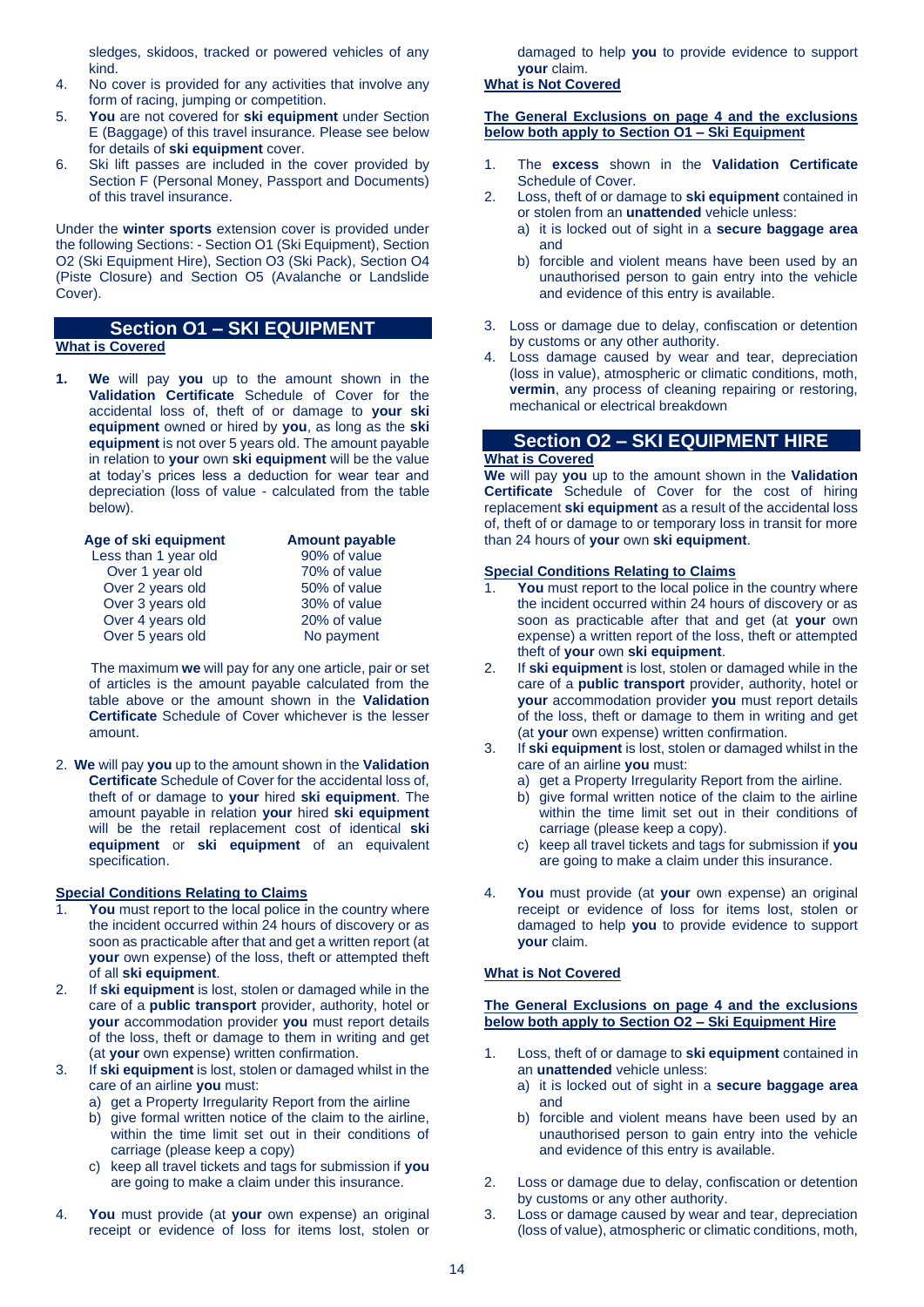**vermin**, any process of cleaning repairing or restoring, mechanical or electrical breakdown.

# **Section O3 – SKI PACK**

#### **What is Covered We** will pay **you**:

- 1. Up to the amount shown in the **Validation Certificate** Schedule of Cover for the unused portion of **your** ski pack (ski school fees, lift passes and hired **ski equipment**) following **your bodily injury**, illness or disease.
- 2. Up to the amount shown in the **Validation Certificate** Schedule of Cover for the unused portion of **your** lift pass if **you** lose it.

# **Special Conditions Relating to Claims**

1. **You** must provide (at **your** own expense) written confirmation to **us** from a **medical practitioner** that the **bodily injury**, illness or disease prevented **you** from using **your** ski pack.

#### **What is Not Covered**

The General Exclusions apply to Section O3 – Ski Pack.

# **Section O4 – PISTE CLOSURE**

#### **What is Covered**

**We** will pay **you**, up to the amount shown in the **Validation Certificate** Schedule of Cover, for transport costs necessarily incurred by **you** to travel to and from an alternative site or ski area if either lack of or excess of snow, or an avalanche results in the skiing facilities (excluding cross-country skiing) in **your** ski area or resort being fully closed and it is not possible to ski. The cover only applies:

- 1. To the ski area containing the resort or town which **you**  have pre-booked for a period more than 12 hours and for as long as these conditions continue at the ski area or resort, but not more than the pre-booked period of **your trip** and
- 2. To **trips** taken outside **your home country** during the published ski season for **your** ski area containing the resort or town where **you** are staying.

If no alternative sites are available, **we** will pay **you**  compensation of the amount shown in the **Validation Certificate** Schedule of Cover.

# **Special Conditions Relating to Claims**

You must get (at your own expense) written confirmation from the relevant authority, ski lift operator or **your** tour operator's representative of the number of days skiing facilities were closed in **your** resort and the reason for the closure.

#### **What is Not Covered**

# **The General Exclusions on page 4 and the exclusions below both apply to Section O4 – Piste Closure**

1. Any circumstances where transport costs, compensation or alternative skiing facilities are provided to **you**.

# **Section O5 – AVALANCHE OR LANDSLIDE COVER**

# **What is Covered**

**We** will pay **you** up to the amount shown in the **Validation Certificate** Schedule of Cover for additional accommodation (room only) and travel expenses necessarily incurred in reaching **your** booked resort or returning **home** if **you** are delayed for more than 12 hours by avalanche or landslide. The cover only applies to **trips** taken outside **your home country** during the published ski season for **your** resort.

#### **Special Conditions Relating to Claims**

**You** must get (at **your** own expense) written confirmation from the relevant authority or **your** tour operator's representative confirming the event.

# **What is Not Covered**

The General Exclusions apply to Section O5 – Avalanche or Landslide Cover.

# **Section S1 END SUPPLIER FAILURE INSURANCE - ESFI**

This cover is provided by International Passenger Protection (Malta) Limited, Level 1, The Ramla Suite, 2 Sir Augustus Bartolo Street, Ta' Xbiex, XBX1091, Malta and is underwritten by Liberty Mutual Insurance Europe SE (**The Insurer)**

### **What is Covered**

**The Insurer will pay** up to €3,000.00 in total for each **Insured Person** named on the Invoice for:

- 1. Irrecoverable sums paid prior to **Financial Failure** of the Scheduled Airline, hotel, train operator including Eurostar, car ferries; villas abroad & cottages; coach operator, car or camper hire company, caravan sites, campsites, mobile home, safaris; excursions; Eurotunnel; theme parks or attractions all known as the **End Supplier** of the travel arrangements not forming part of an inclusive holiday prior to departure or
- 2. In the event of **Financial Failure** after departure:
	- a) additional pro rata costs incurred by the Insured Person(s) in replacing that part of the travel arrangements to a similar standard as enjoyed prior to the curtailment of the travel arrangements
- or
- b) if curtailment of the holiday is unavoidable the cost of return transportation to original contract point of departure to a similar standard as enjoyed prior to the curtailment of the travel arrangements.

**Financial Failure** means **the End Supplier** becoming Insolvent or has an administrator appointed and being unable to provide agreed services.

**End Supplier** means the company that owns and operates the services listed in point 1 above.

### **The Insurer will not pay for:**

- 1. Travel or Accommodation not booked within your home country prior to departure
- 2. Any **End Supplier** which is, or which any prospect of **Financial Failure** is known by the Insured or widely known publicly at the date of the Insured's application under this policy
- 3. Any loss or part of a loss which at the time of the happening of the loss is insured or guaranteed by any other existing Policy, Policies, bond, or is capable of recovery from any bank or card issuer or any other legal means. The **Financial Failure** of any travel agent, tour organiser, booking agent or consolidator with whom the Insured has booked travel or accommodation
- 4. Any losses which are not directly associated with the incident that caused the Insured to claim. For example, loss due to being unable to reach your pre-booked hotel following the **Financial Failure** of an airline.
- **5.** Any loss where this policy was not issued within 7 days of the original purchase of the end supplier travel document

#### **INSOLVENCY CLAIMS ONLY**

**Insolvency Claims Procedure: -** International Passenger Protection (Malta) Limited claims only. Any occurrence which may give rise to a claim should be advised as soon as reasonably practicable to the following by quoting your Policy Number, Travel Insurance Policy name and **reference ESFI EU V1.21:**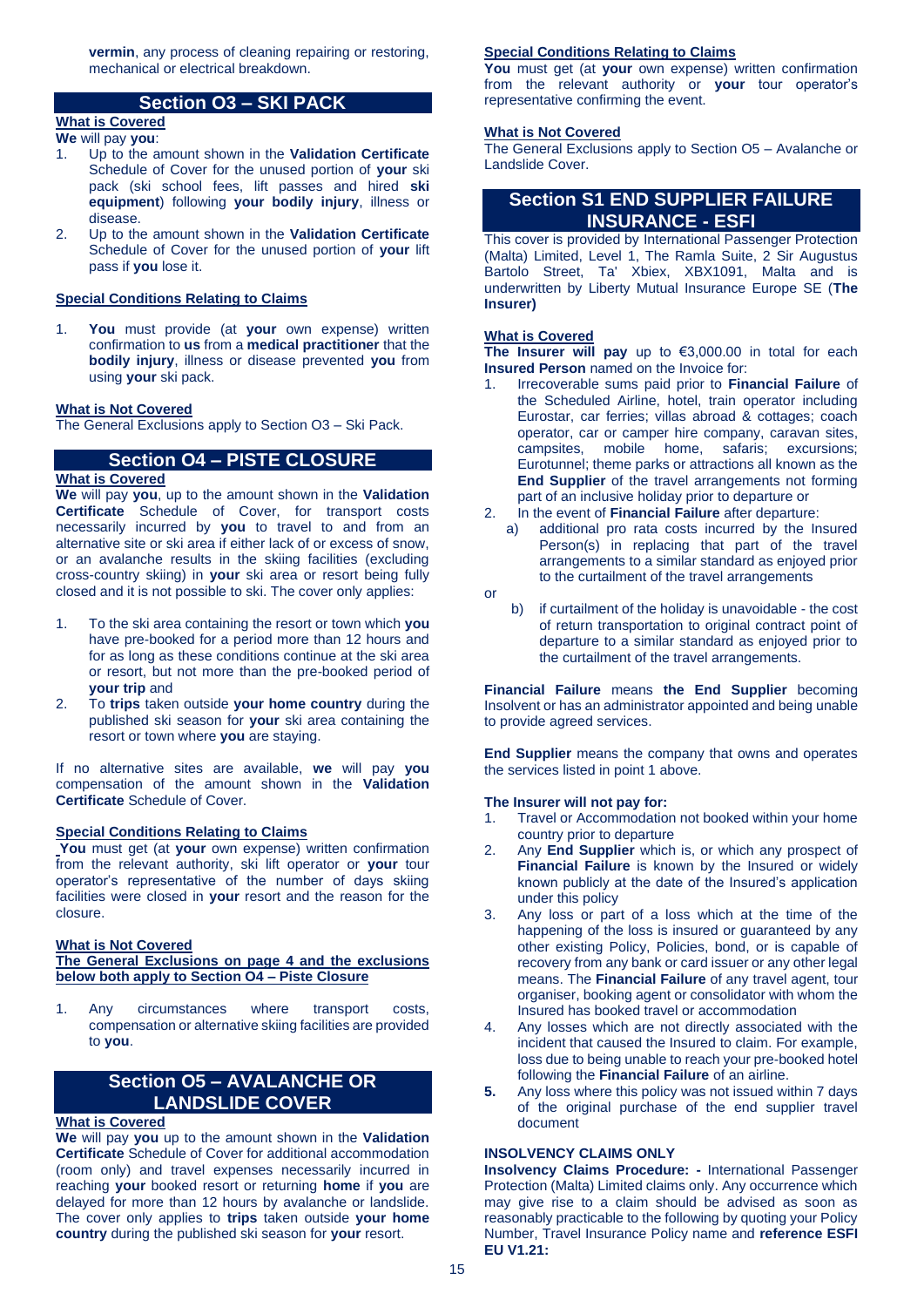**IPP Claims at Sedwick Postbus 23212, 3001 KE Rotterdam, The Netherlands. Tel: +31 10 31 20 666 Email: [ippclaims@nl.sedgwick.com](mailto:ippclaims@nl.sedgwick.com) Website: [www.ippmalta.com/claims](http://www.ippmalta.com/claims)**

# **ALL OTHER CLAIMS – REFER TO PART 3 MAKING A CLAIM, OR YOUR VALIDATION CERTIFICATE FOR CLAIMS PROCEDURE.**

#### **HOW TO MAKE A COMPLAINT REGARDING SECTION S1**

**Our** aim is to provide **you** with a high-quality service at all times, although **we** do appreciate that there may be instances where **you** feel it is necessary to lodge a complaint.

If **you** wish to complain, please note the steps below, along with the relevant contact details for each step.

Compliance Officer, Liberty Mutual Insurance Europe SE, 20 Fenchurch Street, London EC3M 3AW Tel: +44 (0) 20 3758 0840 - Email: complaints@libertyglobalgroup.com quoting **your** policy and/or claim number.

or

Compliance Officer Liberty Mutual Insurance Europe SE 5-7 rue Léon Laval , L-3372 Leudelange, Grand Duchy of Luxembourg Tel: +352 28 99 13 00 - Email: complaints@libertyglobalgroup.com quoting your policy and/or claim number.

If after making a complaint you are still not satisfied you may be entitled to refer the dispute to an independent organisation. This will depend on where you are based, please see below.

For policyholders and insured persons based in the UK The Financial Ombudsman Service is a free and impartial service, who may be contacted at:

Exchange Tower, Harbour Exchange, London, E14 9SR Tel: 0800 023 4567 - Website: www.financialombudsman.org.uk

To confirm whether you are eligible to ask the Financial Ombudsman Service to review your complaint find out more at www.financial-ombudsman.org.uk

#### For policyholders and insured persons based in the EU

If you were sold this product online or by other electronic means and within the European Union (EU) you may refer your complaint to the EU Online dispute Resolution (ODR) platform. Upon receipt of your complaint the ODR will escalate your complaint to your local dispute resolution service – this process is free and conducted entirely online. You can access the ODR platform on http://ec.europa.eu/od

For policyholders and insured persons based in Switzerland The Swiss Ombudsman of Insurance, who may be contacted at:

Ombudsman of Private Insurance and of Suva Postfach 1063, CH-8024 Zurich, Switzerland

Tel: 044 211 30 90 - Website: www.ombudsmanassurance.ch

To confirm whether you are eligible to ask The Swiss Ombudsman of Insurance to review your complaint find out more at www.ombudsman-assurance.ch

Alternatively, as Liberty Mutual Insurance Europe SE is a Luxembourg insurance company, all insureds and

policyholders are also entitled to refer the dispute to any of the following dispute resolution bodies in Luxembourg: Commissariat aux Assurances, 7, boulevard Joseph II , L-1840 Luxembourg Tel: (+352) 22 69 11 – 1 - Email: caa@caa.lu - www.caa.lu

or

Service national du Médiateur de la consommation (this is for individual consumers only) Ancien Hôtel de la Monnaie , 6, rue du Palais de Justice , L-1841 Luxembourg Tel: (+352) 46 13 11 - Email: info@mediateurconsommation.lu [www.mediateurconsommation.lu](http://www.mediateurconsommation.lu/)

or

Médiateur en Assurances ACA,

12, rue Erasme , L-1468 Luxembourg

Tel: (+352) 44 21 44 1 - Email: mediateur@aca.lu https://www.ulc.lu/fr/organes/detail.asp?T=2&D=descr&ID=6

#### **Data Protection**

Any information you have provided will be dealt with by us in compliance with the provisions of the Data Protection Act 1998. For the purposes of providing this insurance and the handling of any claims or complaints, we may need to transfer certain information which you have provided to other parties.

#### **Sanctions**

We will not provide any benefit under this insurance to the extent of providing cover, payment of any claim or the provision of any benefit where doing so would breach any sanction, prohibition or restriction imposed by law or regulations.

#### **Non-Assignment**

No title right or interest under this policy may be assigned, transferred, conveyed, or otherwise disposed of without **Insurer's** consent in writing. Any attempt to assign rights of interest without the Insurer's written consent is null and void.

# **Section S2 – TRAVEL DISRUPTION (FORCE MAJEURE)**

#### **What is Covered**

**We** will pay, in relation to each person insured under this policy and named on the relevant invoice and/or airline ticket, up to the amount shown on the **Validation Certificate** Schedule of Cover for:

#### **A. Cancellation – Pre-Departure**

Irrecoverable unused travel and accommodation costs paid by **you** in advance before the departure date of **your trip** if **you** have to cancel **your trip** because **your outward journey** is delayed by more than 24 hours as a result of **force majeure**.

#### **Special Conditions Relating to Claims:**

- 1. In case of an incident **you** must in the first instance contact **your** airline or travel provider/arranger and follow their instructions.
- 2. **We** will only pay costs which are not refundable from any other source.
- 3. **You** must provide **our** claims handlers with all receipts, bills, invoices or tickets, or other evidence dependent on **your** circumstances, which they may request from **you** in relation to a claim under this insurance.
- 4. If requested, **you** must provide written confirmation from a relevant authority or transport supplier of the reason and length of the delay or cancellation.
- **B. Additional expenses – Disruption Whilst Trip in Progress**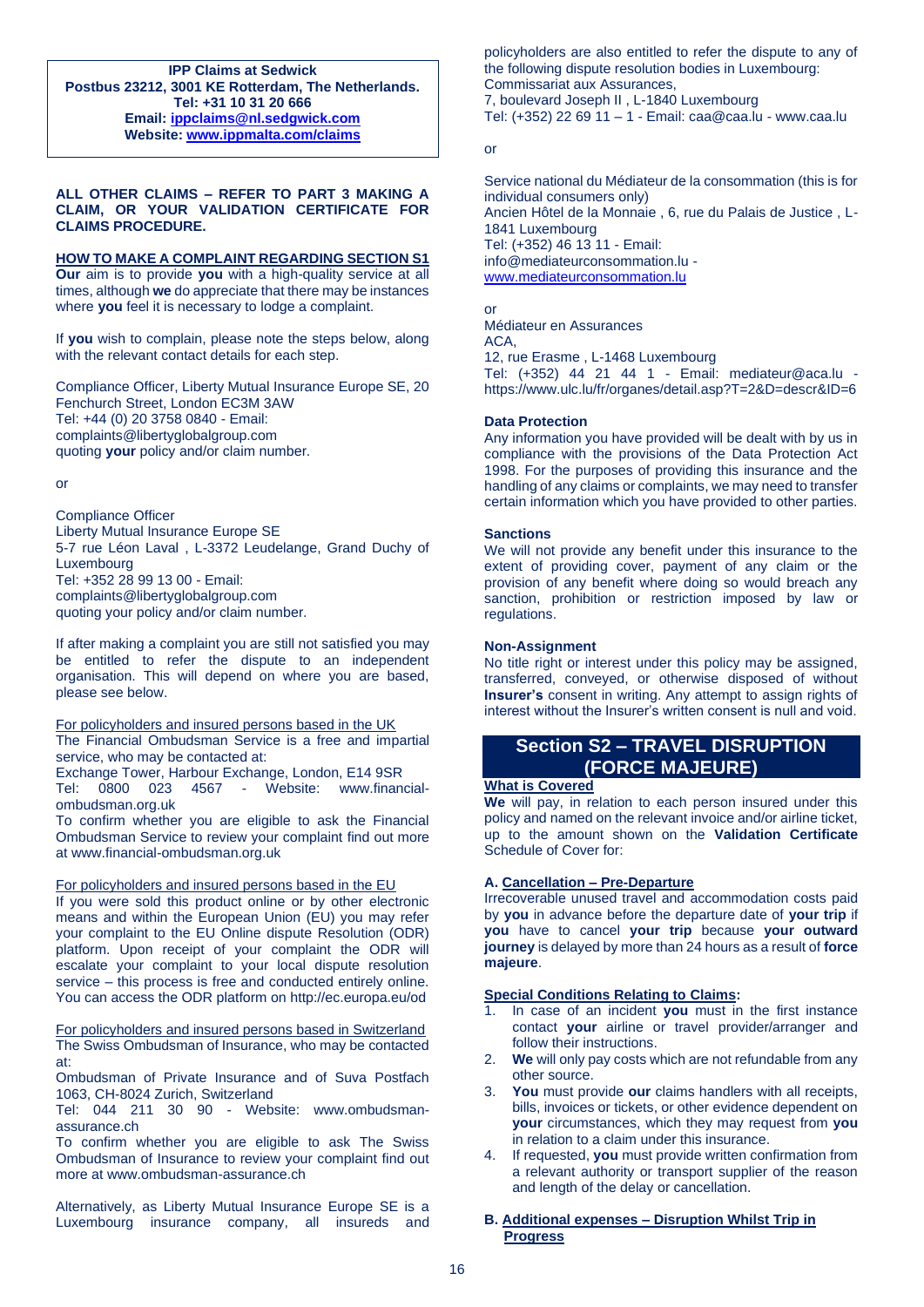Reasonable (meaning of a standard similar in class and rating to that originally paid for by **you**) additional accommodation and travel expenses if **your return journey**  is delayed by more than 24 hours due to **force majeure**.

The maximum **we** will pay per person insured under this policy for accommodation expenses on a bed and breakfast basis is €100 per day for up to 3 days and an allowance for food and drink of up to €20 per day. There is no cover for alcoholic drinks or the cost of telephone calls or other miscellaneous charges incurred.

# **Special Conditions Relating to Claims:**

- 1. **We** will only pay costs which are not refundable from any other source.
- 2. **You** must provide **our** claims handlers with all receipts, bills, invoices or tickets, or other evidence dependent on **your** circumstances, which they may request from **you** in relation to a claim under this insurance.
- 3. If requested, **you** must provide written confirmation from a relevant authority or transport supplier of the reason and length of the delay.

# **What is Not Covered**

**The General Exclusions on page 4 and the exclusions below both apply to Section S2 – Travel Disruption (Force Majeure)**

**These exclusions apply to cover for both A. Cancellation – Pre-Departure and B. Additional Expenses – Disruption Whilst Trip in Progress.** 

- 1. Any **excess** shown in the **Validation Certificate** Schedule of Cover.
- 2. Any expense following **your** disinclination to travel or to continue with **your trip**.
- 3. Any costs incurred by **you** for which **you** receive or are expected to receive compensation. If **you** expect to receive compensation but are unsuccessful, **we** will consider **your** specific circumstances but do not guarantee that any payment will be made under this policy.
- 4. Any loss sustained by **you** if this insurance was purchased after the date the **force majeure** happened or commenced.

# **PART 5 – CANCELLATION OF THE POLICY**

#### **The policyholder's right to cancel this policy:**

The **policyholder** has a right to cancel up to 14 days from the date he/she receives the policy document at the start of the insurance provided that no person insured under the policy has travelled, (or in the case of Single Trip policies, cover has not already commenced), and no claim under this policy has been made.

Should the **policyholder** decide to exercise his/her **c**ancellation right, he/she will be entitled to a full refund of premium provided that no person insured under the policy has travelled, (or in the case of Single Trip policies, cover has not already commenced), and no claim under this policy has been made or is intended to be made.

To cancel the policy, the **policyholder** should contact **Globelink International** on [globelink@globelink.eu](mailto:globelink@globelink.eu) or at 140 Franklin Roosevelt Avenue, 3011 Limassol, Cyprus. Tel: +357 240 30337.

# **Our right to cancel this policy:**

**We** will not cancel any policy during its lifetime as long as: • the **policyholder** pays the premium;

• neither the **policyholder** nor any other person insured under the policy commits fraud.

**We** will not cancel an annual multi trip policy during the **period of insurance** unless one or more of the following happens:

- the **policyholder,** or any other person insured under this policy, commit fraud; or
- the risk **we** agreed to insure changes significantly (for example because activities **you** intend to be involved in during any **trip** change, or because **you** develop new **medical conditions** after the insurance starts). If **we** cancel the policy for this reason, the **policyholder** will be given at least 60 days' notice in writing and will be entitled to a refund of premium which will be calculated according to the number of days remaining in the **period of insurance**.

# **PART 6 – RENEWAL OF AN ANNUAL MULTI TRIP POLICY**

**IMPORTANT:** Please note that the policy does not automatically renew from year to year. **Globelink International** will contact the **policyholder** approximately one month before the renewal date and the **policyholder**  will be advised of any changes to the premium or the policy terms and conditions. The **policyholder** will also be told if **we** are unable to renew the policy. If the **policyholder**  wishes to renew, he/she will need to confirm his/her requirements and purchase a new policy using the *Existing Customer link* on the **Globelink International** homepage at [www.globelink.eu.](http://www.globelink.eu/)

If the **policyholder's** personal details change before the policy renews, he/she should tell **us** by contacting **Globelink International** o[n globelink@globelink.eu](mailto:globelink@globelink.eu) or calling: +357 240 30337.

When the **policyholder** receives his/her renewal notice, he/she must provide **us** with details of any changes to the health of any persons insured under this policy, to persons to be covered or change in optional extensions required since the policy started or since the policy last renewed if the policy has been held for more than one year.

Changes to the health of any person insured under this policy which **we** need to know about are:

- details of any new **medical conditions** a person has been diagnosed with; or
- changes in diagnosis of any existing **medical condition**; or
- changes in the treatment (including changes in medication) a person is receiving for any existing **medical condition**.

# **PART 7 – HOW TO MAKE A COMPLAINT**

**Our** aim is to provide **you** with a high-quality service at all times, although **we** do appreciate that there may be instances where **you** feel it is necessary to lodge a complaint.

If **you** wish to complain, please note the 3 steps below, along with the relevant contact details for each step.

#### **Step 1:**

In the first instance, if the complaint **does not** relate to a claim please direct it to:

Globelink (Cyprus) Insurance Agency and Sub-agency Limited. Correspondence: 140 Franklin Roosevelt Avenue, 3011 Limassol, Cyprus Phone: +357 240 30337

Email[: globelink@globelink.eu](mailto:globelink@globelink.eu)

Office hrs: 9am to 5pm GMT Mon-Fri (excludes public holidays).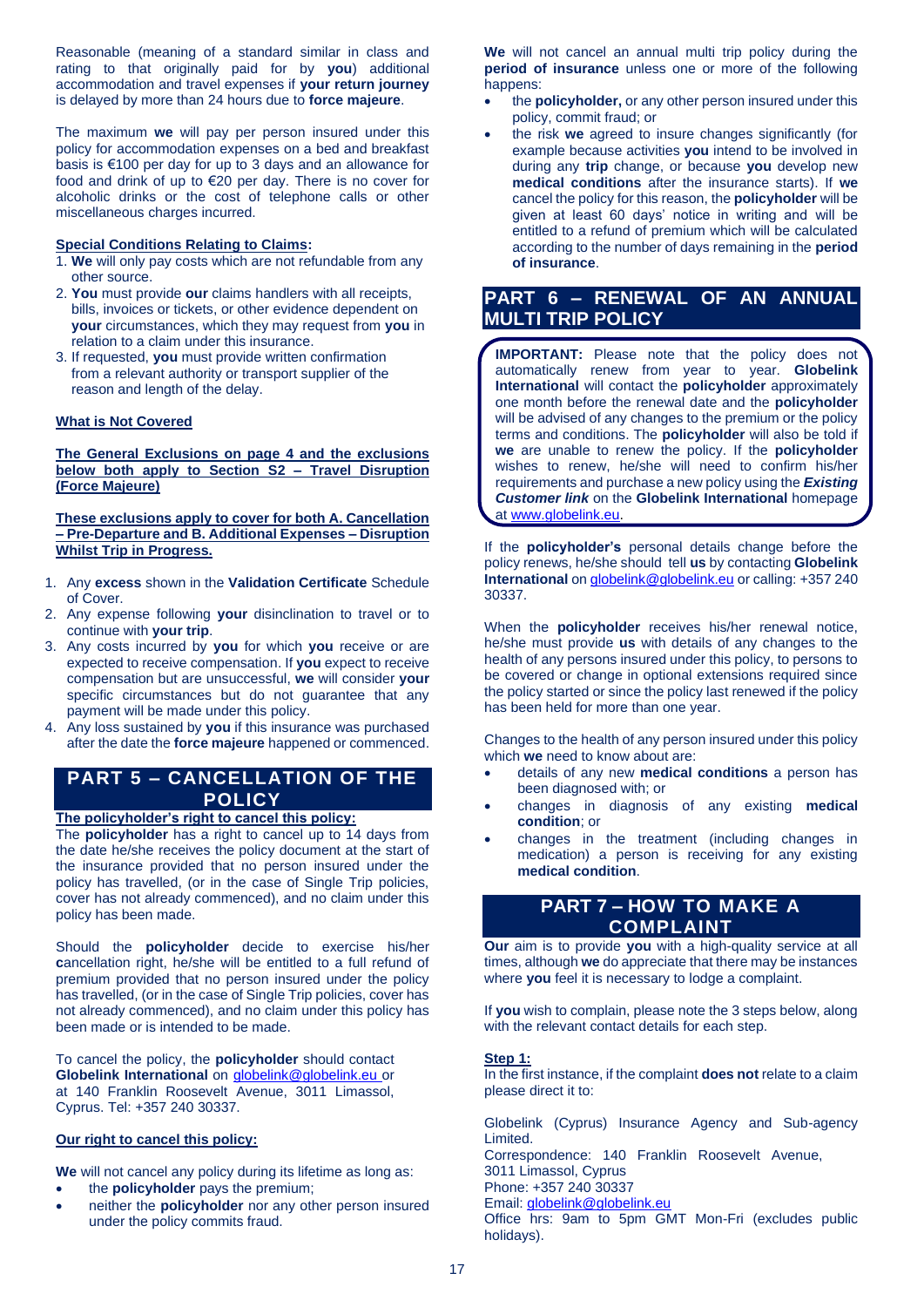If **your** complaint relates to a claim, or assistance **you** received whilst travelling, please contact:

Collinson Insurance Solutions Europe Limited (UK Branch) The Customer Relations Department PO Box 637 Haywards Heath West Sussex RH16 1WR England

Email: [ciel.complaints@Collinsoninsurance.com](mailto:ciel.complaints@Collinsoninsurance.com)

Collinson Insurance Europe Limited (CIEL) is the Insurer and underwrite all the benefits provided under the policy. CIEL appointed Collinson Insurance Solutions Europe Limited (CISEL) to handle complains on its behalf as indicated above. CISEL can provide a translation.

#### **Step 2:**

If You remain dissatisfied after receiving **our** response **you** may be able to pass **your** complaint to the Arbiter for Financial Services. The service is provided in English and Maltese and further details including contact details for the Office of the Arbiter can be found at the below address:

Office of the Arbiter for Financial Services 1st Floor, St Calcedonius Square,Floriana FRN 1530,Malta Tel: 80072366 (from Malta) Tel: +356 212 49245 (from outside Malta) Email: complaint.info@financialarbiter.org.mt Website[: https://financialarbiter.org.mt](https://financialarbiter.org.mt/)

**You** may also have the right to pass **your** complaint to an Ombudsman in **your** country of residence.

**For complaints regarding Section S1 – End Supplier Failure Insurance (ESFI) please refer to this Section for the Complaints Procedure.**

# **PART 8 – LEGAL, REGULATORY AND OTHER INFORMATION**

# **Data Protection Notice**

As your insurer and a data controller, we collect and process information about you so that we can provide you with the products and services you have requested. We also receive personal information from your agent on a regular basis while your policy is still live. This will include your name, address, risk details and other information which is necessary for us to:

- Meet our contractual obligations to you;
- issue you this insurance policy;
- deal with any claims or requests for assistance that you may have
- service your policy (including claims and policy administration, payments and other transactions); and detect, investigate and prevent activities which may be illegal or could result in your policy being cancelled or treated as if it never existed;
- protect our legitimate interests

Some of the personal information that you provide may be sensitive information. This includes details about your health or medical records. Where we need your consent to collect and process your sensitive information, this will be obtained from you at the relevant time. Please note that, in these cases, we may not be able to sell you an insurance policy or deal with a claim if you do not agree to us processing relevant sensitive information.

In order to administer your policy and deal with any claims, your information may be shared with trusted third parties. This will include members of The Collinson Group, contractors, investigators, crime prevention organisations and claims management organisations where they provide administration and management support on our behalf. Some of these companies are based outside of the European Union where different data privacy laws apply. Wherever possible, we will have strict contractual terms in place to make sure that your information remains safe and secure. We will not share your information with anyone else unless

you agree to this, or we are required to do this by our regulators (e.g. the Financial Conduct Authority) or other authorities.

# **Processing your data**

Your data will generally be processed on the basis that it is:

- necessary for the performance of the contract that you have with us;
- is in the public or your vital interest: or
- for our legitimate business interests.

If we are not able to rely on the above, we will ask for your consent to process your data.

#### **How we store and protect your information**

All personal information collected by us is stored on secure servers which are either in the United Kingdom or European Union. We will need to keep and process your personal information during the period of insurance and after this time so that we can meet our regulatory obligations or to deal with any reasonable requests from our regulators and other authorities.

We also have security measures in place in our offices to protect the information that you have given us.

# **How you can access your information and correct anything which is wrong**

You have the right to request a copy of the information that we hold about you. If you would like a copy of some or all of your personal information, please contact us by email or letter as shown below:

Email address: [data.protection@collinsongroup.com](mailto:data.protection@collinsongroup.com)

Postal Address: Cutlers Exchange, 123 Houndsditch, London EC3A 7BU

This will normally be provided free of charge, but in some circumstances, we may either make a reasonable charge for this service or refuse to give you this information if your request is clearly unjustified or excessive.

We want to make sure that your personal information is accurate and up to date. You may ask us to correct or remove information you think is inaccurate.

If you wish to make a complaint about the use of your personal information, please contact our Complaints manager using the details above.

# **Several Liability Notice**

The subscribing insurers' obligations under contracts of insurance to which they subscribe are several and not joint and are limited solely to the extent of their individual subscriptions. The subscribing insurers are not responsible for the subscription of any co-subscribing insurer who for any reason does not satisfy all or part of its obligations.

#### **Sanctions**

**We** shall not provide any benefit under this contract of insurance to the extent of providing cover, payment of any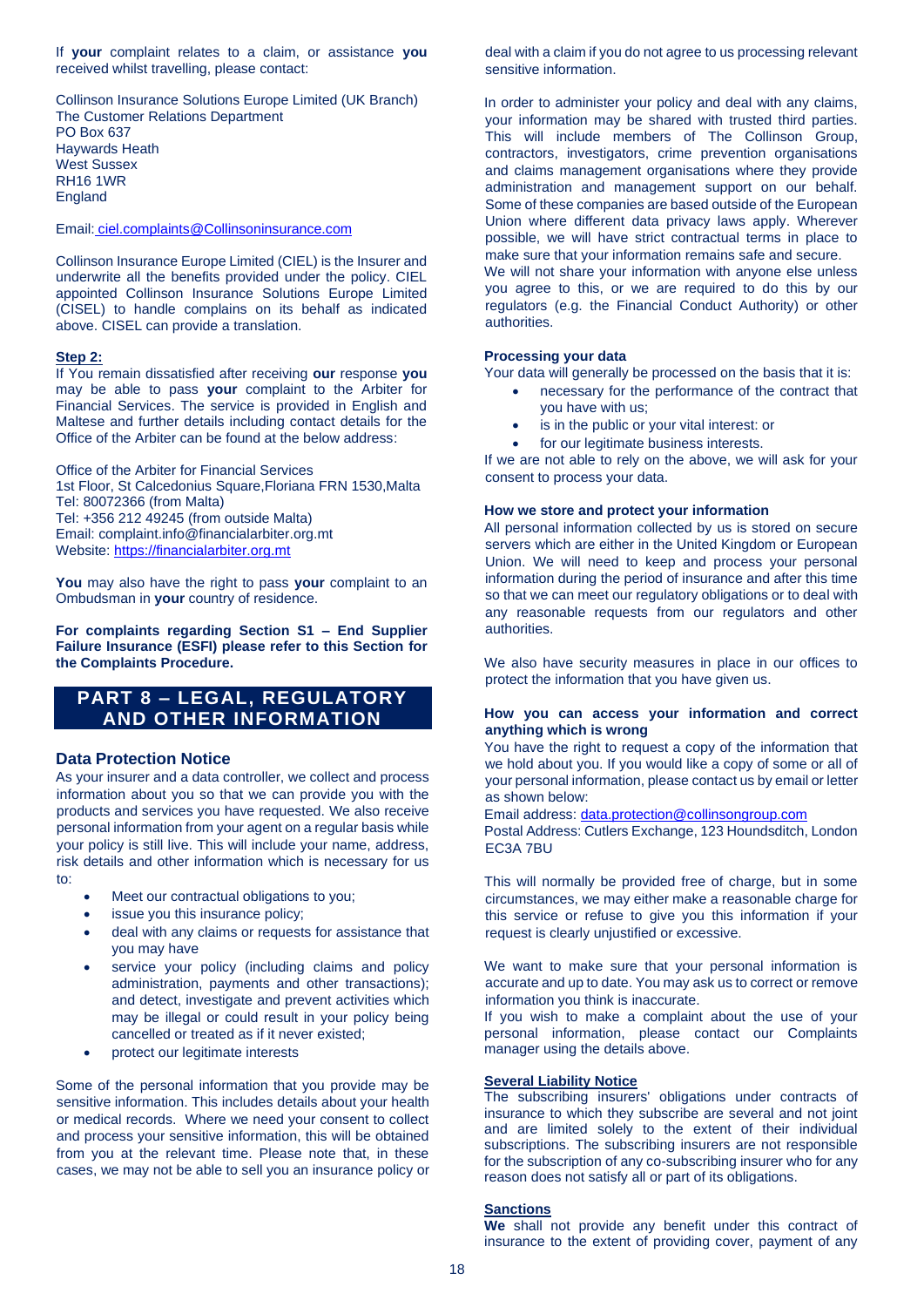claim or the provision of any benefit where doing so would breach any sanction, prohibition or restriction imposed by law or regulation.

### **Safeguarding Your Premium and Claim Payments**

All premium payments from **you** and due to **us** for this policy will be held by **Globelink International** on **our** behalf. **Globelink International** will also hold any premium refund that is due to **you** from **us**.

Any claim payments that are due to **you** from **us** will be paid to **you** by **our** claims handlers.

In these capacities, **Globelink International** and **our** claims handlers are acting as **our** agents. This means that once a premium is paid to **Globelink International** it is deemed to have been received by **us** and that all claim payments and premium refunds are not deemed to have been paid until **you** have actually received them.

# **Applicable Law and Jurisdiction**

This policy shall be governed by and construed in accordance with the laws of the country in which the risk is situated, without prejudice to the provisions set out in Regulation (EC) 593/2008, and if the country where the risk is situated cannot be determined (for example risks occurring in international waters), then the laws of Malta shall apply. Each of the parties that the policy applies to irrevocably agrees that the courts of Malta shall have exclusive jurisdiction to hear and decide any suit, action or proceedings, and/or to settle any disputes, which may arise out of or in connection with this policy or its formation or validity and, for these purposes, each party irrevocably submits to the jurisdiction of the courts of Malta.

# **PART 9 – GENERAL DEFINITIONS**

Certain words in this policy have a specific meaning. They have this specific meaning wherever they appear in this policy, in the **Validation Certificate,** or in endorsements, and are shown in bold print.

**Active war** means: **your** active participation in a **war** where **you** are deemed under English Law to be under instruction from or employed by the armed forces of any country.

**Baggage** means: luggage, clothing, personal belongings, **valuables** and other articles which belong to **you** (or for which **you** are legally responsible) which are worn, used or carried by **you** during any **trip.**

However, certain equipment and specific items are not covered. Please see exclusion 5 on page 12 for a full list of equipment and specific items which are not covered.

**Bodily injury** means: an identifiable physical injury, occurring during a **trip** undertaken during the **period of insurance**, caused by sudden, unexpected, external and visible means including injury as a result of unavoidable exposure to severe weather conditions.

**Business equipment** means: equipment which either belongs to **your** employer or which is owned by **you** and used as part of **your** trade, profession or occupation.

**Close business associate** means: any person whose absence from business for one or more complete days at the same time as **your** absence prevents the proper continuation of that business.

**Close relative** means**:** mother, father, sister, brother, wife, husband, civil partner, daughter, son, grandparent, grandchild, parent-in-law, son-in-law, daughter-in-law, sisterin-law, brother-in-law, step parent, step child, step sister, step brother, foster child, legal guardian, domestic partner or fiancé/fiancée.

**Compulsory Quarantine** means **you** receiving an instruction from a **medical practitioner** that requires **you** to confine yourself, provided the place of confinement is not **your** home address in **your home country** or any private residential address.

**Curtailment / Curtail / Curtailed** means either: abandoning or cutting short the **trip** by direct early return to **your home area**, in which case claims will be calculated from the day **you**  returned to **your home area** and based on the number of complete days of **your trip** which **you** have not used, or attending a hospital outside **your home area** as an in-patient or being confined to **your** accommodation abroad due to compulsory quarantine or on the orders of a **medical practitioner,** in either case for a period in excess of 48 hours. Claims will be calculated from the day **you** were admitted to hospital or confined to **your** accommodation and based on the number of complete days for which **you** were hospitalised, quarantined or confined to **your** accommodation. Cover only applies to ill/injured persons.

**Cyber Terrorism** means: The actual use or threat of use of the disruptive activities against computers and networks, with the intentions to cause harm, spread fear or cause disruption of infrastructure.

**Excess** means**:** the amount **you** will have to pay towards the cost of each claim under the insurance.

**Family cover** means**:** up to two adults and any number of their children, step children or foster children aged under 18, accompanying the parents or legal guardian insured on the same **Validation Certificate**, travelling on any **trip** to the same destination. Children under 16 are only insured when travelling with one or both of the insured adults, (or accompanied by another responsible adult) but under annual multi trip cover either adult is also insured to travel on their own.

**Force Majeure** means: the following, first arising during the **period of insurance**:

The following climatic conditions/forces of nature: fire, flood, earthquake, explosion, tsunami, volcanic eruption, landslide, avalanche, hurricane, cyclone or storm and snow.

**Globelink International** means: Globelink (Cyprus) Insurance Agency and Sub-agency Limited. 140 Franklin Roosevelt Avenue, 3011 Limassol, Cyprus Tel: +357 240 30337 Email[: globelink@globelink.eu](mailto:globelink@globelink.eu)

**Golf equipment** means**:** golf clubs, golf balls, golf bag, golf trolley and golf shoes.

**Home** means: **your** normal place of residence in **your home country.**

**Home area** means: **your** country of residence in the European Economic Area.

**Home country** means**:** The European Union or European Economic Area country in which **you** are legally resident.

**Insured couple** means**: you** and **your** partner whose names appear on the **Validation Certificate** who are travelling to be

**Loss of limb** means: loss by permanent severance of an entire hand or foot or the total and permanent loss of use of an entire hand or foot.

**Loss of sight** means**:** total and irrecoverable loss of sight which shall be considered as having occurred: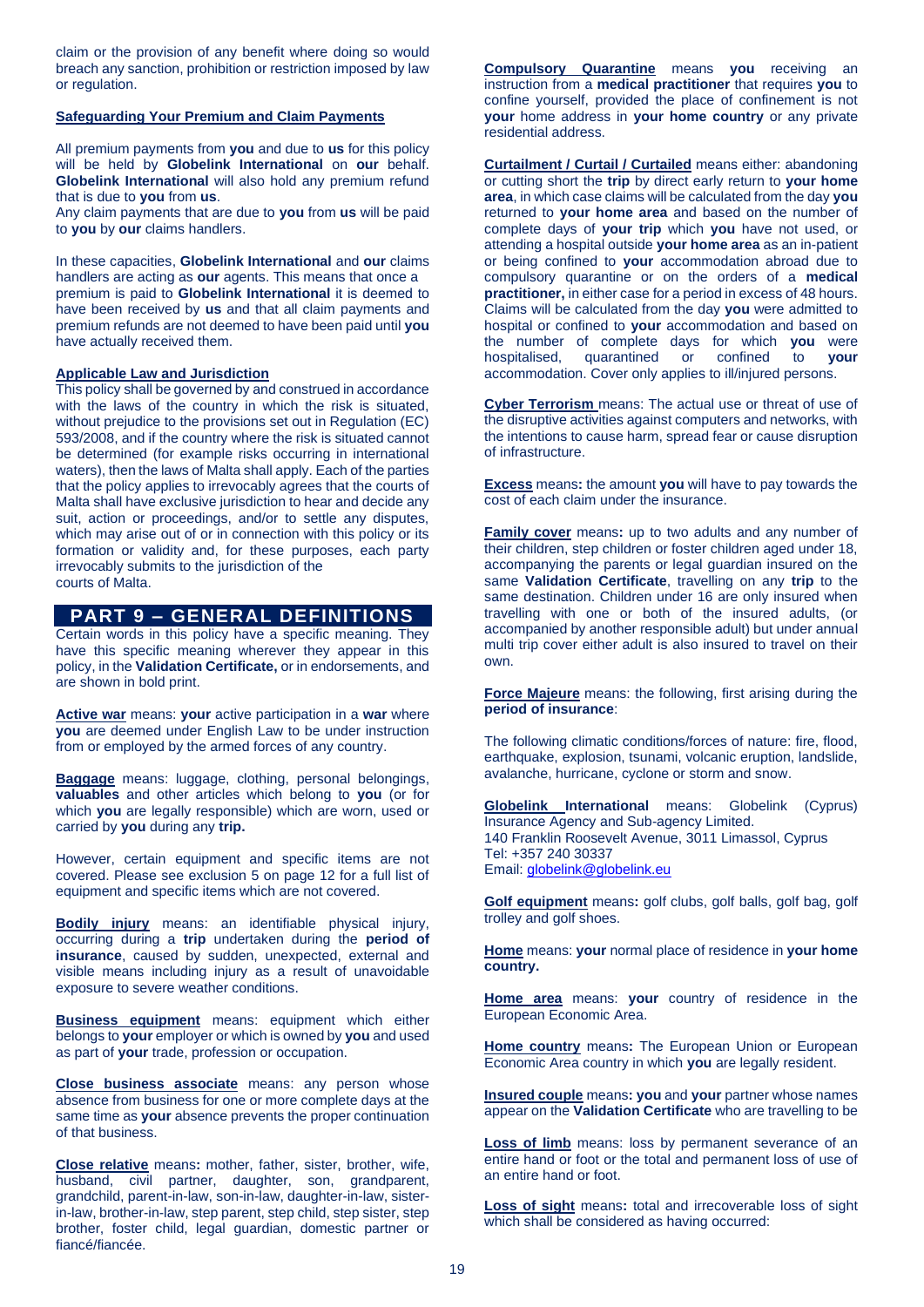- a) In both eyes, if **your** name is added to the Register of Blind Persons on the authority of a fully qualified ophthalmic specialist and
- b) In one eve if the degree of sight remaining after correction is 3/60 or less on the Snellen scale.

**Manual work** means: Work that is physical, including, but not limited to construction, installation, assembly and building work. This does not include bar and restaurant staff, musicians and singers and fruit pickers (who do not use machinery)

**Medical condition** means**:** any disease, illness or injury.

**Medical practitioner** means**:** a registered practising member of the medical profession recognised by the law of the country where they are practising, who is not related to **you** or any person who **you** are travelling with.

**Nuclear risks** means**:** ionising radiation or contamination by radioactivity from any nuclear fuel or from any nuclear waste from the combustion of nuclear fuel or radioactive toxic explosive or other hazardous properties of any explosive nuclear assembly or nuclear component thereof.

**Outward journey** means**:** the journey by motor transport, train, aircraft or watercraft undertaken in conjunction with the **trip** from **your home** address in **your home country**.

#### **Period of insurance** means

- **1. if annual multi trip cover is selected:** 
	- the period for which **we** have accepted the premium as stated in the **Validation Certificate**. During this period any **trip** not exceeding 31 days (or as otherwise shown in the **Validation Certificate**) is covered, but limited to 17 days in total in each **period of insurance** for **winter sports** (provided **you** have paid the appropriate **winter**  sports premium to include this cover where required). Under these policies Section A - Cancellation cover will be operative from the date stated in the **Validation Certificate** or the time of booking any **trip** (whichever is the later date) and terminates on commencement of any **trip**.

# **2. if single trip cover is selected:**

the period of the **trip** and terminating upon its completion, but not in any case exceeding the period shown in the **Validation Certificate**. Under these policies Section A - Cancellation cover will be operative from the time **you** pay the premium.

#### **3. in respect of one-way trips:**

all insurance cover shall cease 72 hours after the time **you** first leave the immigration control of **your** final destination country or at the expiry date of this insurance whichever is the sooner. The final destination country will be treated as **your home area** and cover under this insurance will be applied accordingly.

**Permanent total disablement** means: loss of physical and/or mental ability through **bodily injury** to the extent that **you** will be unable to do the material and substantial duties of any occupation to which **you** are suited by means of training, education or experience ever again. The material and substantial duties are those that are normally required for, and form a significant and integral part of, the performance of any occupation that cannot reasonably be omitted or modified. Occupation means any trade, profession or type of work undertaken for profit or pay. It is not a specific job with any particular employer and is irrespective of location and availability. A **medical practitioner** must reasonably expect that the disability will last throughout life with no prospect of improvement, irrespective of when cover under this policy ends or **you** are expected to retire.

**Personal money** means**:** bank notes, currency notes and coins in current use, travellers' and other cheques, postal or money orders, pre-paid coupons or vouchers, travel tickets, event and entertainment tickets, phonecards, money cards and credit/debit or pre-pay charge cards all held for private purposes.

**Policyholder** means: the individual who has paid the appropriate premium to **us** for this insurance. **Pre-existing medical condition** means:

- a) any respiratory condition (relating to the lungs or breathing), heart condition, stroke, Crohn's disease, epilepsy or cancer for which **you** have ever received treatment (including surgery, tests or investigations by a **medical practitioner** and prescribed drugs or medication).
- b) any **medical condition** for which **you** have received surgery, in-patient treatment or investigations in a hospital or clinic within the last twelve months.
- c) any **medical condition** for which **you** are taking prescribed drugs or medication.
- d) any **medical condition** for which **you** have received a terminal prognosis.
- e) any **medical condition** you are aware of but for which **you** have not had a diagnosis.
- f) any **medical condition** for which **you** are on a waiting list or have knowledge of the need for surgery, treatment or investigation at a hospital, clinic or nursing home**.**

**Public transport** means: any publicly licensed aircraft, sea vessel, train, coach or bus on which **you** are booked or had planned to travel.

**Return journey** means**:** the journey by motor transport, train, aircraft or watercraft undertaken in conjunction with the **trip** to **your home** address in **your home country.**

**Secure baggage area** means**:** any of the following, as and where appropriate:

- a) the locked dashboard, boot or luggage compartment of a motor vehicle
- the locked luggage compartment of a hatchback vehicle fitted with a lid closing off the luggage area, or of an estate car with a fitted and engaged tray or roller blind cover behind the rear seats
- c) the fixed storage units of a locked motorised or towed caravan
- d) a locked luggage box, locked to a roof rack which is itself locked to the vehicle roof.

**Single parent cover** means**:** one adult and any number of his or her children, step children or foster children aged under 18 accompanying the adult insured on the same **Validation Certificate**, travelling on any **trip** to the same destination. Children under 16 are only insured when travelling with the insured adult, but under annual multi trip cover the adult is also insured to travel on their own.

**Ski equipment** means**:** skis (including bindings), ski boots, ski poles and snowboards (including bindings) and any other items deemed as specific and required for the participation in **winter sports** activities

**Terrorism** means**:** An event that has been declared a terrorism event by the UK government or by the government of the country where the event happened, including a terrorist attack that involves the use of nuclear, chemical, or biological devices or **cyber terrorism.**

**Transport provider** means: Airline companies, rail operators, coach operators, ferry and cruise operators.

**Trip** means**:** any holiday, business or pleasure trip or journey made by **you** within the area of travel shown in the **Validation**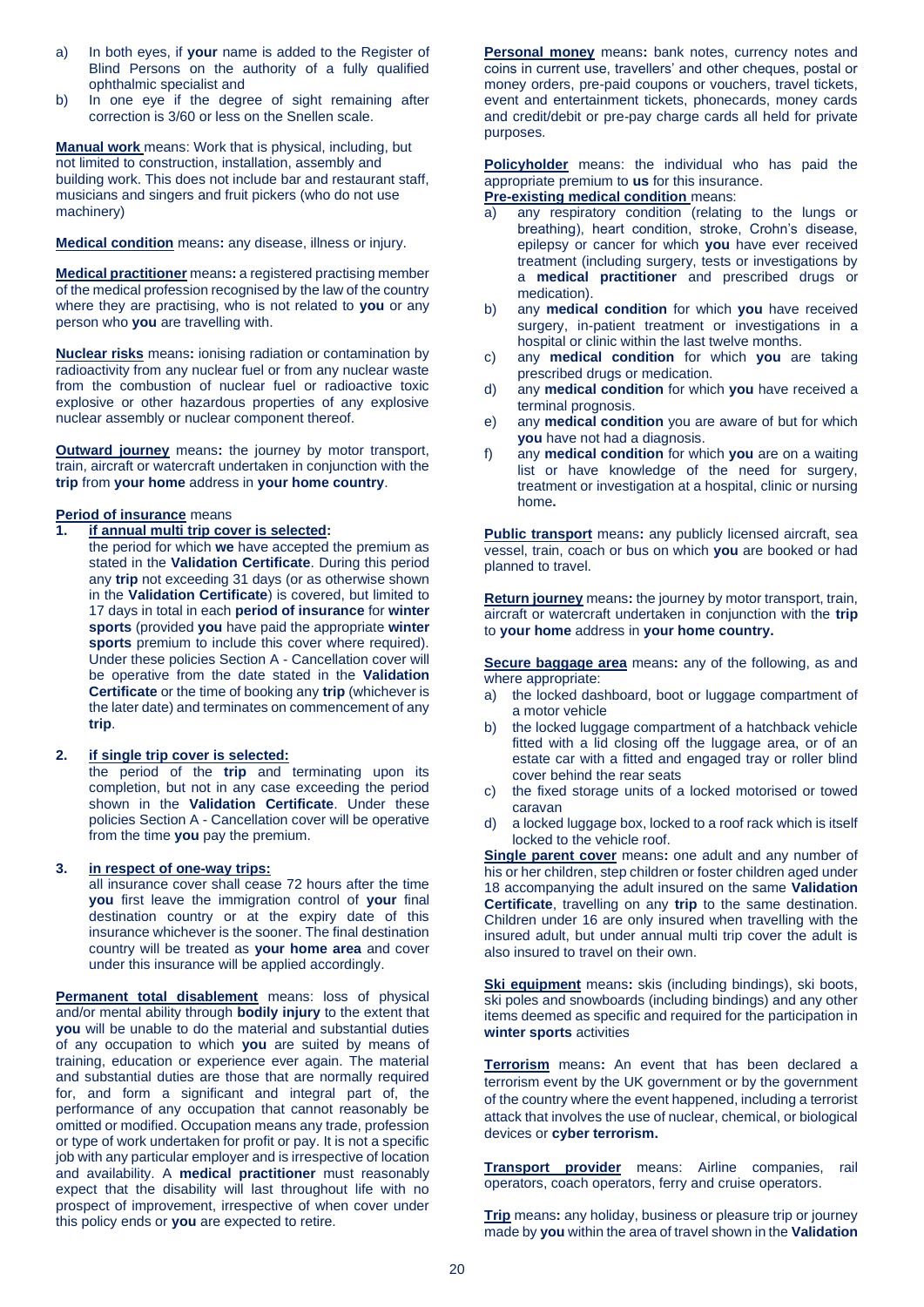**Certificate** which begins and ends in **your home area** during the **period of insurance.** 

If annual multi trip cover is selected any **trip** not exceeding 31 days is covered (unless otherwise shown in the **Validation Certificate**), but limited to 17 days in total in each **period of insurance** for **winter sports** (provided **you** have paid the appropriate **winter sports** premium to include this cover where required). Each **trip** under annual multi trip cover is considered to be a separate insurance, with the terms, definitions, exclusions and conditions contained in this policy applying to each **trip**. Any **trip** solely within **your home area** is only covered where **you** have pre-booked at least two nights accommodation in a hotel, motel, holiday camp, bed and breakfast, holiday cottage or similar accommodation rented for a fee, whether single trip or annual multi trip cover is selected. Where **we** have agreed to cover **your medical condition**, this applies to each **trip** during the **period of insurance**.

**Unattended** means: when **you** are not in full view of and not in a position to prevent unauthorised interference with **your**  property or vehicle.

**Validation Certificate** means: the document showing details of **your** cover.

**Valuables** means: jewellery, gold, silver, precious metal or precious or semiprecious stone articles, watches, furs, cameras, camcorders, portable satellite navigation systems, photographic, audio, video, computer, television and

telecommunications equipment (including MP3/4 players, CD's, DVD's, tapes, films, cassettes, cartridges and headphones), computer games and associated equipment, telescopes and binoculars.

**Vermin** means**:** rats, mice, squirrels, owls, pigeons, foxes, bees, wasps or hornets.

**War** means: Armed conflict between nations, invasion, act of foreign enemy, hostilities (whether war declared or not), civil war, rebellion, revolution, insurrection or military or usurped power.

**We/Us/Our** means**:** Collinson Insurance Europe Limited.

**Winter sports** means**:** any activity as listed in Appendix B and for which the **policyholder** has paid the additional premium where required as confirmed on the **Validation Certificate**.

**Withdrawal of services** means: the withdrawal of:

- a) all water or electrical facilities in **your** hotel or **trip** accommodation, or
- b) waiter/waitress services at meals, or
- c) kitchen services of such nature that no food is served, or room cleaning services.

**You/Your/Yourself** means**:** the **policyholder** and any other person(s) to whom cover is provided under the policy, as stated on the **Validation Certificate**.

# **APPENDIX A – INCLUDED SPORTS & ACTIVITIES**

**We** will not pay for claims arising directly or indirectly from:

1. Professional sports or entertaining:

Your participation in or practice of any professional sports or professional entertaining.

2. Other sports or activities:

Your participation in or practice of any other sport or activity, manual work, driving any motorised vehicle in motor rallies or competitions or racing unless:

- a) specified in the lists under this Appendix A below or
- b) shown as covered in the **Validation Certificate** when the additional premium is paid to extend policy cover for specified activities.

If **you** are going to take part in any activity which may be considered dangerous that is not detailed below please contact the person/company who sold the **policyholder** this policy who will contact **us** to see if **we** can provide cover.

When undertaking any of the activities shown in the tables below **you** must ensure the activity is adequately supervised and that appropriate safety equipment (such as protective head wear, life jackets etc.) is worn at all times.

Please note that under Section H (Personal Liability) **you** will not be covered for liability caused directly or indirectly by **you** owning or using any animals, aircraft, firearms or weapons of any kind; or the ownership or use of any vehicle, watercraft or leisure equipment that is motorised or mechanically or jet propelled.

All activities below are covered as standard within all policies subject to the terms, conditions and exclusions within this policy.

Below are the list of Activities and the Category under which they are classified in this policy. All Activities are subject to the terms, conditions and exclusions within all policies and restrictions apply to some Activities. An additional premium is required to cover any Activity listed in Category 3 and 4.

# **ACTIVITY CATEGORY 1**

Below is the list of Activities in Category 1 that will be covered as standard within all policies subject to the terms, conditions and exclusions within this policy. Please note restrictions apply to Activities marked with an asterisk or asterisks. Activities marked with (\*) have NO cover under Section H – Personal Liability. Activities marked with two asterisks (**\*\***) have NO cover under Section C – Personal Accident.

| <b>ACTIVITY CATEGORY 1</b><br>Activities marked with "*' have NO cover under Section H - Personal Liability. Activities marked with "*" have NO cover<br>under Section C - Personal Accident |                                     |         |  |
|----------------------------------------------------------------------------------------------------------------------------------------------------------------------------------------------|-------------------------------------|---------|--|
| Aerobics                                                                                                                                                                                     | Amateur Athletics (track and field) | Archery |  |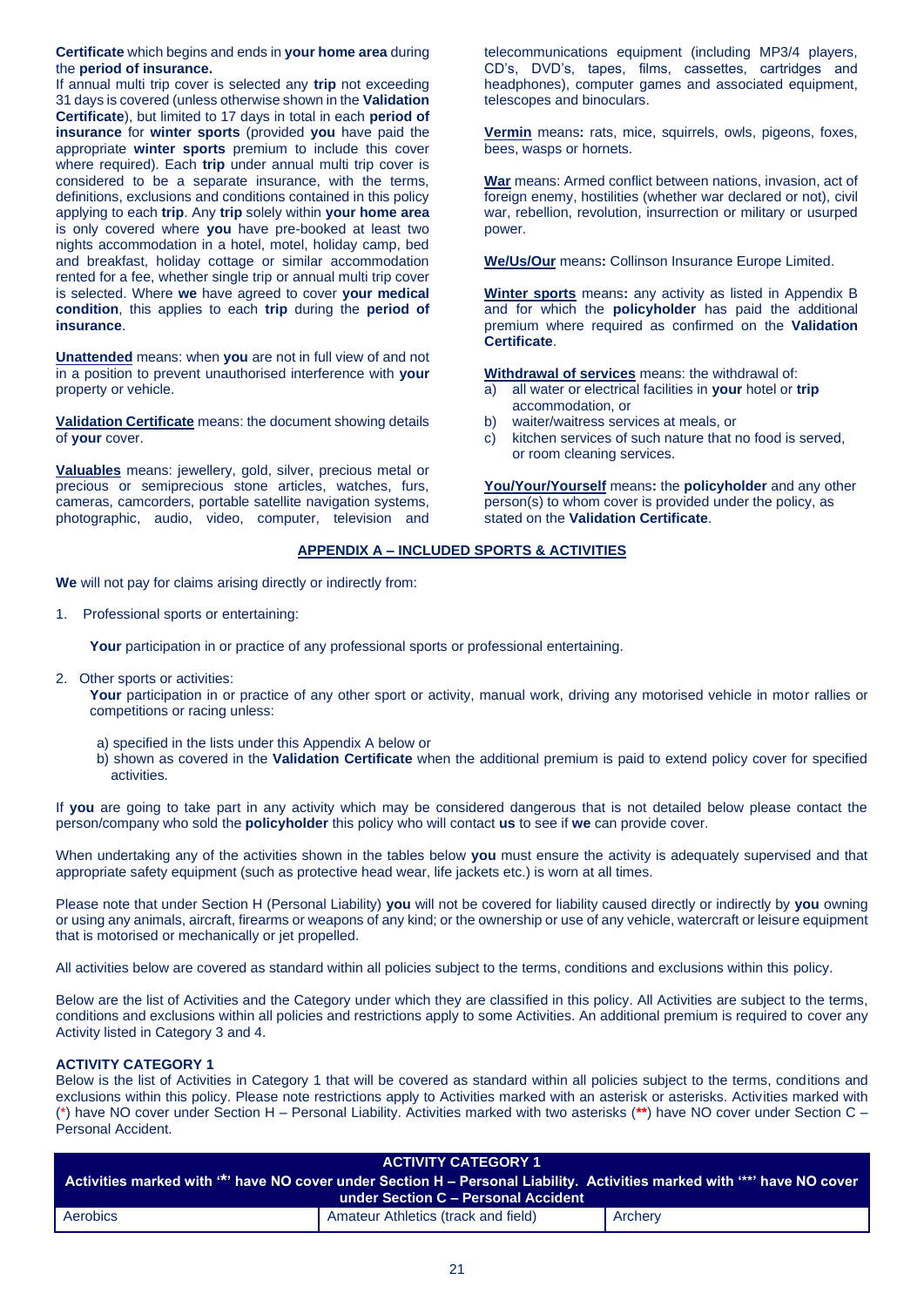| <b>Assault Course</b>                                                                                                                                                                           | <b>Badminton</b>                                                                                                                                                                                                             | * Banana Boating / Water Sled (Only as<br>a passenger with no right of control)                                        |
|-------------------------------------------------------------------------------------------------------------------------------------------------------------------------------------------------|------------------------------------------------------------------------------------------------------------------------------------------------------------------------------------------------------------------------------|------------------------------------------------------------------------------------------------------------------------|
| <b>Baseball / Basketball</b>                                                                                                                                                                    | Beach games (Volley Ball, beach mini golf,<br>Frisbee, boules, petanque)                                                                                                                                                     | Billiards/Snooker/Pool                                                                                                 |
| * Black water rafting / Cave Tubing Only<br>as a passenger with no solo right of<br>control. (up to max Grade 3 Waters only)                                                                    | <b>Blade Skating</b>                                                                                                                                                                                                         | Body Boarding / Boogie Boarding                                                                                        |
| <b>Bowls</b>                                                                                                                                                                                    | ** Bungee Jumping (Only as short duration<br>incidental day excursion with licensed public<br>hirer).                                                                                                                        | Canoeing / Kayaking (Inland & coastal<br>waters only. Up to grade 2 waters)                                            |
| Clay Pigeon Shooting (must be<br>adequately supervised and as part of<br>organised<br>activity<br>instructed<br>by<br>professional<br>organisers<br>&<br>within<br>organisers guidelines)       | <b>Cricket</b>                                                                                                                                                                                                               | Croquet                                                                                                                |
| Curling                                                                                                                                                                                         | Cycling (on road / no racing)                                                                                                                                                                                                | Deep Sea Fishing                                                                                                       |
| Dinghy Sailing (small non-motorised<br>hand/foot/sail propelled watercraft with a<br>max 4 person capacity. Inland & coastal<br>waters only. Max grade 2 waters only.)                          | <b>** Falconry</b>                                                                                                                                                                                                           | Fell Walking/Running                                                                                                   |
| Fencing                                                                                                                                                                                         | Fishing (course fishing / Angling)                                                                                                                                                                                           | <b>Fives</b>                                                                                                           |
| Flying as a fare paying passenger in a<br>licensed<br>fully<br>passenger<br>carrying<br>aircraft.                                                                                               | Football/soccer (amateur only)                                                                                                                                                                                               | Golf                                                                                                                   |
| * Glass Bottom Boats/Bubbles (Only as<br>a passenger with no right of control).                                                                                                                 | * Go Karting (Excludes Super-Karts. Only as<br>a short duration incidental day activity with a<br>licensed<br>public<br>hirer,<br>instructed<br>by<br>professional<br>organisers<br>and<br>within<br>organisers guidelines). | Handball                                                                                                               |
| Hiking/Walking up to 2,500 metres<br>(recognised<br>trails<br>and<br>man-made<br>roads).                                                                                                        | Hurling (amateur only and not main purpose<br>of trip)                                                                                                                                                                       | Jogging                                                                                                                |
| Korfball                                                                                                                                                                                        | Lacrosse                                                                                                                                                                                                                     | (Husky/Reindeer<br>Activates<br>Lapland<br>Ride, * Snowmobile, * Sledging, Short 3<br>Days Trips) Excludes Bobsleighs. |
| <b>Marathon Running</b>                                                                                                                                                                         | <b>Netball</b>                                                                                                                                                                                                               | Octopush                                                                                                               |
| Orienteering (no climbing)                                                                                                                                                                      | <b>Racket Ball</b>                                                                                                                                                                                                           | Rambling                                                                                                               |
| Refereeing (amateur only)                                                                                                                                                                       | Ringo                                                                                                                                                                                                                        | Roller Skating/Blading/In Line Skating                                                                                 |
| <b>Rounders</b>                                                                                                                                                                                 | * Rowing / * River Canoeing                                                                                                                                                                                                  | Running (non-competitive recreational)                                                                                 |
| * Sail Boarding (inland & coastal waters<br>only                                                                                                                                                | Skateboarding                                                                                                                                                                                                                | Sledging (not on snow)                                                                                                 |
| Snorkelling                                                                                                                                                                                     | Softball                                                                                                                                                                                                                     | Spear Fishing (without tanks)                                                                                          |
| Squash                                                                                                                                                                                          | *Surfing No Competitions.<br>Inland<br>and<br>Coastal waters only.                                                                                                                                                           | Swimming                                                                                                               |
| Swimming with Dolphins                                                                                                                                                                          | Swimming/Bathing with Elephants                                                                                                                                                                                              | <b>Sydney Harbour Bridge</b>                                                                                           |
| <b>Table Tennis</b>                                                                                                                                                                             | <b>Ten Pin Bowling</b>                                                                                                                                                                                                       | <b>Tennis</b>                                                                                                          |
| Trampolining                                                                                                                                                                                    | <b>Track Events</b>                                                                                                                                                                                                          | <b>Tree Canopy Walking</b>                                                                                             |
| Trekking up to 3,500 metres above sea<br>level<br>(on<br>organised<br>tours<br>and<br>recognised routes, not involving any<br>technical climbing. Search & Rescue for<br>medical reasons only.) | Triathlon                                                                                                                                                                                                                    | Tug of War                                                                                                             |
| Volleyball                                                                                                                                                                                      | <b>Wake Boarding</b>                                                                                                                                                                                                         | <b>Water Polo</b>                                                                                                      |
| <b>Whale Watching</b>                                                                                                                                                                           | White Water Rafting only inland and coastal<br>waters and only as a passenger with no solo<br>right of control Up to Grade 3 water only.                                                                                     | * Wind Tunnel Flying (pads and helmets<br>to be worn)                                                                  |
| ** Wind Surfing/Sailboarding only inland<br>and coastal waters and only as a<br>passenger with no solo right of control<br>Up to Grade 3 water only.                                            | Zip Lining (Safety Harness must be worn)                                                                                                                                                                                     | ** Zorbing/Hydro Zorbing/Sphering                                                                                      |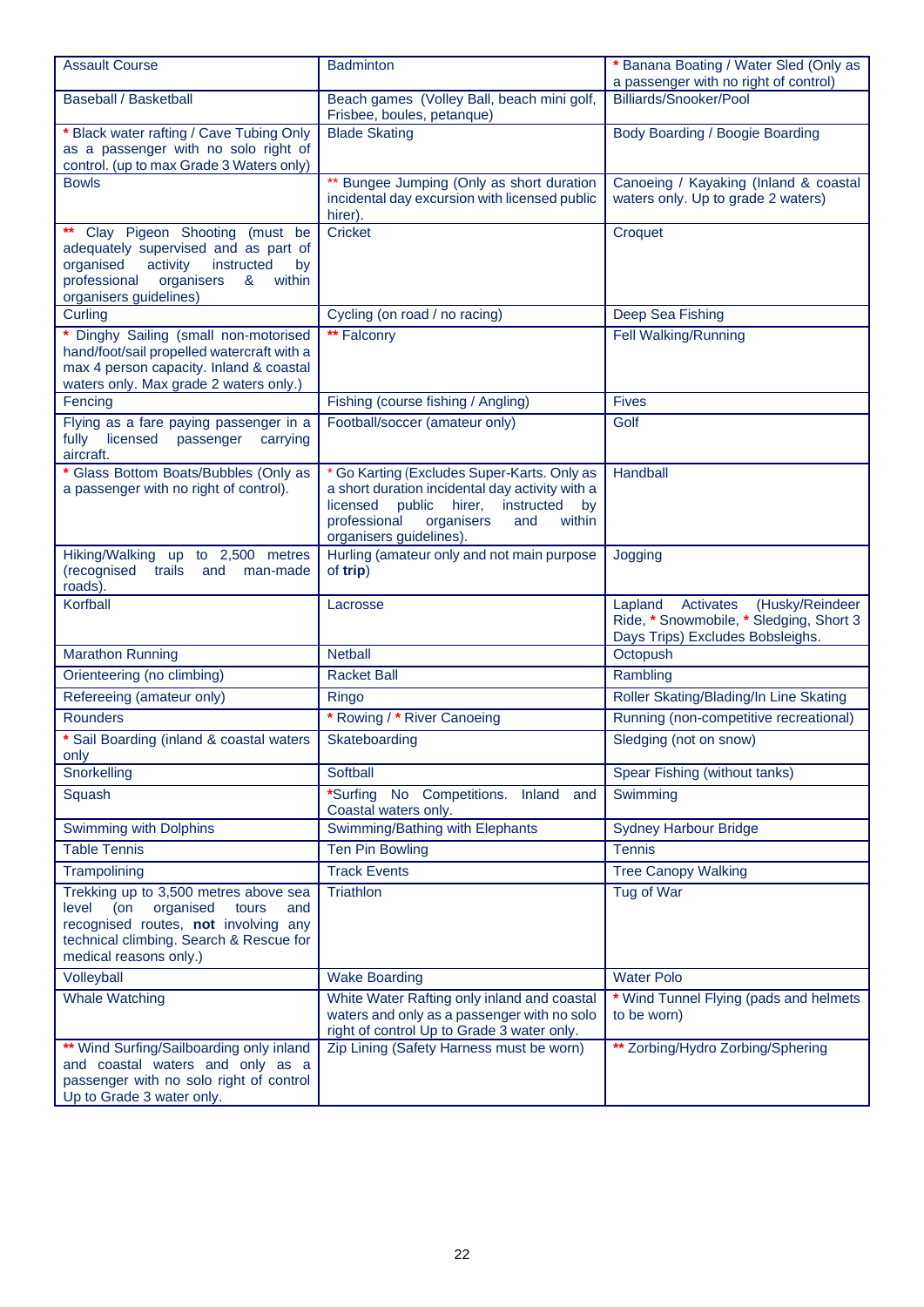# **ACTIVITY CATEGORY 2 (Subject to a €150 excess)**

Below is the list of Activities in Category 2 that will be covered as standard within all policies subject to the terms, conditions and exclusions within this policy and an **excess** of €150 applies. Please note restrictions apply to all Category 2 Activities and all Activities shown have NO cover under Section C – Personal Accident and NO cover under Section H – Personal Liability.

| ACTIVITY CATEGORY 2 (Subject to an excess of €150)<br>NO cover under Section C - Personal Accident and Section H - Personal Liability                                                                                   |                                                                                                                                                 |                                                                                                                                                        |  |  |
|-------------------------------------------------------------------------------------------------------------------------------------------------------------------------------------------------------------------------|-------------------------------------------------------------------------------------------------------------------------------------------------|--------------------------------------------------------------------------------------------------------------------------------------------------------|--|--|
| Abseiling (within organisers guidelines)                                                                                                                                                                                | Administrative or Clerical Occupations                                                                                                          | <b>Archaeological Digging</b>                                                                                                                          |  |  |
| BMX Riding (up to Grade 2 slopes)                                                                                                                                                                                       | <b>Camel Riding</b>                                                                                                                             | <b>Catamaran Sailing (Territorial waters</b><br>only)                                                                                                  |  |  |
| <b>Clerical work</b>                                                                                                                                                                                                    | <b>Elephant Riding/Trekking</b>                                                                                                                 | Gymnastics                                                                                                                                             |  |  |
| Heptathlon                                                                                                                                                                                                              | Hot air Ballooning (organised one day<br>excursion pleasure rides only as fare<br>paying passenger. Not as a pilot or<br>ballooning safaris.)   | Horse Riding (excluding competitions,<br>racing, jumping and hunting)                                                                                  |  |  |
| <b>Hovercraft Passenger</b>                                                                                                                                                                                             | Jet Boating (no racing. Only as a short<br>duration incidental day excursion with a<br>licensed public hirer. Inland & coastal<br>waters only). | Jet Skiing (No racing. Only as a short<br>duration incidental day excursion with a<br>licensed public hirer. Inland & coastal<br>waters only).         |  |  |
| Judo (Training only & no contact).                                                                                                                                                                                      | Kung Fu (Training only & no contact).                                                                                                           | Karate (training only & no contact)                                                                                                                    |  |  |
| <b>Manual Occupations including</b><br>Voluntary Work (only at ground level<br>and involving no more than hand tools)                                                                                                   | Martial Arts (Training only & no contact).                                                                                                      | Motor Cycling (Max 250cc. Safety<br>helmet must be worn. No off road.)                                                                                 |  |  |
| Paintballing/War Games(wearing eye<br>protection)                                                                                                                                                                       | Parascending (must be licensed operator<br>with professional guide and only in EU,<br>EEA, USA, Canada, Australia & New<br>Zealand).            | Pony Trekking wearing protective gear                                                                                                                  |  |  |
| Power Boating (no racing and non-<br>competitive)                                                                                                                                                                       | Safari Trekking (must be organised tour)                                                                                                        | Sailing/Yachting (includes amateur<br>racing competitions, inland and<br>territorial waters only)                                                      |  |  |
| <b>Sand Boarding</b>                                                                                                                                                                                                    | Sand Dune Surfing / Sand skiing                                                                                                                 | Sand Yachting (no racing)                                                                                                                              |  |  |
| Scuba Diving to maximum depth of 30<br>metres (Providing PADI/BSAC<br>Certificate of Proficiency held, or with a<br>qualified instructor where diving up to 9<br>metres only). Subject to endorsement in<br>Appendix C. | <b>Street Hockey</b>                                                                                                                            | Students working as counsellors or<br>university exchanges for practical<br>course work (manual work at ground<br>level using no more than hand tools) |  |  |
| Tall Ship Crewing (no racing)                                                                                                                                                                                           | Volunteer Work (includes manual work at<br>ground level using no more than hand<br>tools)                                                       | War Games / Paint Balling (wearing<br>eye protection)                                                                                                  |  |  |
| Water Skiing/Water Ski Jumping                                                                                                                                                                                          | Working Abroad (Includes Volunteer work /<br>manual work at ground level using no more<br>than hand tools)                                      |                                                                                                                                                        |  |  |

# **ACTIVITY CATEGORY 3 (subject to a €300 excess)**

Below is the list of Activities in Category 3 that will be covered under this insurance policy if the **policyholder** has paid the appropriate additional premium and this has been noted on the **Validation Certificate**, subject to the terms, conditions and exclusions within this policy. Please note the restrictions that apply to individual Activities and note that the following restrictions apply to all Activities shown below: All Activities have NO cover under Section C – Personal Accident and NO cover under Section H – Personal Liability.

| ACTIVITY CATEGORY 3 (subject to an excess of €300).<br>NO cover under Section C - Personal Accident and NO cover under Section H - Personal Liability                                                                                 |                                                                                                                                                                                                                             |                                                                                                                                                                                                                                             |  |
|---------------------------------------------------------------------------------------------------------------------------------------------------------------------------------------------------------------------------------------|-----------------------------------------------------------------------------------------------------------------------------------------------------------------------------------------------------------------------------|---------------------------------------------------------------------------------------------------------------------------------------------------------------------------------------------------------------------------------------------|--|
| Black Water Rafting (Grade 4. Only as a<br>passenger with no solo right of control.)                                                                                                                                                  | Boxing / Kick Boxing                                                                                                                                                                                                        | Canoeing / Kayaking (inland & coastal<br>waters only. Up to grade 3 waters)                                                                                                                                                                 |  |
| Dry Skiing                                                                                                                                                                                                                            | Heli skiing/Boarding (with licensed operator<br>in EU, EEA, USA, Canada, Australia and<br>New Zealand. Within organiser's guidelines<br>and only as part of a pre-paid excursion led<br>by professional guides/organisers.) | Hockey (Protective head gear to be<br>worn)                                                                                                                                                                                                 |  |
| Kite Surfing (with licensed operator in<br>EU, EEA, USA, Canada, Australia and<br>Zealand.<br>Within<br>organiser's<br>New<br>guidelines and only as part of a pre-paid<br>professional<br>excursion led<br>by<br>guides/organisers.) | Mountain Biking / Cycling off road (wearing<br>a helmet and no racing)                                                                                                                                                      | Paragliding (with licensed operator in<br>EU, EEA, USA, Canada, Australia and<br>Within<br>Zealand.<br>organiser's<br><b>New</b><br>guidelines and only as part of a pre-paid<br>excursion led<br>professional<br>by<br>guides/organisers.) |  |
| Quad Biking (wearing a helmet and no<br>racing)                                                                                                                                                                                       | Rock Climbing (not Mountain Climbing)                                                                                                                                                                                       | Rugby Amateur (Union/League)                                                                                                                                                                                                                |  |
| Small Bore Target/Rifle Range Shooting<br>(within organisers guidelines)                                                                                                                                                              | White Water Rafting Grades 4 & 5. Only as<br>a passenger with no solo right of control.                                                                                                                                     | Weight Lifting (with licensed operator in<br>EU, EEA, USA, Canada, Australia and<br>Within<br>Zealand.<br>organiser's<br><b>New</b><br>guidelines and only as part of a pre-paid                                                            |  |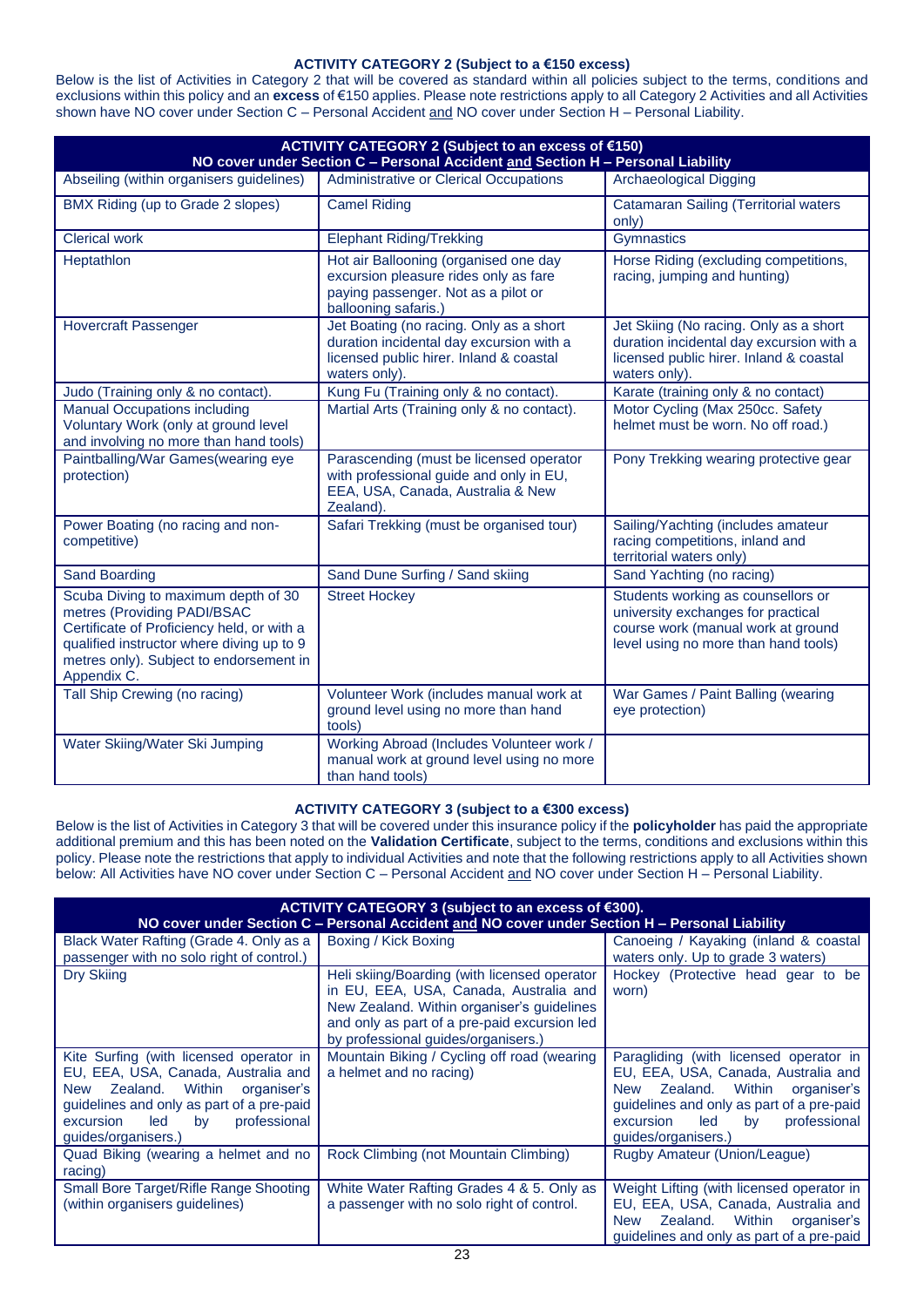|  | excursion | <b>lec</b> | bv | protessio<br>ч юн |
|--|-----------|------------|----|-------------------|
|  | .         | - -<br>.   |    |                   |

# **ACTIVITY CATEGORY 4 (subject to a €500 excess)**

Below is the list of Activities in Category 4 that will be covered under this insurance policy if the **policyholder** has paid the appropriate additional premium and this has been noted on the **Validation Certificate**, subject to the terms, conditions and exclusions within this policy. Please note the restrictions that apply to individual Activities and note that the following restrictions apply to all Activities shown below: All Activities must be carried out within organiser's guidelines and will only be covered as part of a pre-arranged/organised activity led or instructed by professional guides or organisers. All Activities have NO cover under Section C – Personal Accident and NO cover under Section H – Personal Liability.

| ACTIVITY CATEGORY 4 (subject to an excess of $€500$ )<br>Only when carried out within organisers guidelines and only covered as part of a pre-arranged/organised activity led or<br>instructed by professional guides or organisers<br>NO cover under Section C - Personal Accident and Section H - Personal Liability. |                                                                                                      |                                                                                                                                                          |  |  |
|-------------------------------------------------------------------------------------------------------------------------------------------------------------------------------------------------------------------------------------------------------------------------------------------------------------------------|------------------------------------------------------------------------------------------------------|----------------------------------------------------------------------------------------------------------------------------------------------------------|--|--|
| Canyoning                                                                                                                                                                                                                                                                                                               | <b>Cave Diving</b>                                                                                   | Flying - recreational flying as a pilot (if<br>current appropriate licence held)                                                                         |  |  |
| Gliding (with licensed operator in EU,<br>EEA, USA, Canada, Australia and New<br>Zealand)                                                                                                                                                                                                                               | Hang Gliding (with licensed operator in EU,<br>EEA, USA, Canada, Australia and New<br>Zealand)       | <b>High Diving</b>                                                                                                                                       |  |  |
| Ice Hockey                                                                                                                                                                                                                                                                                                              | Luging/tobogganing (with licensed operator<br>in EU, EEA, USA, Canada, Australia and<br>New Zealand) | Parachuting (with licensed operator in<br>EU, EEA, USA, Canada, Australia and<br>New Zealand)                                                            |  |  |
| Polo                                                                                                                                                                                                                                                                                                                    | Pot Holing (with licensed operator in EU,<br>EEA, USA, Canada, Australia and New<br>Zealand)         | Scuba diving up to max 50 metres.<br>Providing PADI/BSAC Certificate of<br>Proficiency held otherwise no cover.<br>Subject to endorsement in Appendix C. |  |  |
| Shooting/Hunting (with<br>licensed<br>operator in EU, EEA, USA, Canada,<br>Australia and New Zealand)                                                                                                                                                                                                                   | Sky Diving (with licensed operator in EU,<br>EEA, USA, Canada, Australia and New<br>Zealand)         |                                                                                                                                                          |  |  |

# **APPENDIX B – WINTER SPORTS COVER Extension (included activities)**

Below are the list of activities included under the Winter Sports Cover Extension that are covered as standard within all policies, subject to the terms, conditions and exclusions within this policy. Please note however that the following restrictions apply: Activities marked with three asterisks (**\*\*\***) have NO cover under Section H Personal Liability and must be carried out within organisers guidelines and will only be covered as part of an pre-arranged/organised activity led or instructed by professional guides or organisers. In addition to the above restriction, Husky Dog Activities have NO cover under Section C Personal Accident.

| <b>ACTIVITY - WINTER SPORTS COVER EXTENSION</b><br>Activities marked with *** are only covered when within organisers guidelines and only covered as part of an organised<br>activity led or instructed by professional guides or organisers |                                                       |                                                                     |
|----------------------------------------------------------------------------------------------------------------------------------------------------------------------------------------------------------------------------------------------|-------------------------------------------------------|---------------------------------------------------------------------|
| Air-Boarding                                                                                                                                                                                                                                 | <b>Big Foot Skiing</b>                                | <b>Blade Skating</b>                                                |
| Curling                                                                                                                                                                                                                                      | Cross Country Skiing (recognised paths)               | Downhill Skiing/Snowboarding                                        |
| Dry Slope Skiing/Walking                                                                                                                                                                                                                     | <b>Glacier Walking</b>                                |                                                                     |
| *** Husky Dog (No Personal Accident<br>Cover under Section C, or Personal<br>Liability Cover under Section H)                                                                                                                                | <b>Ice Cricket</b>                                    | *** Ice Go Carting (No Personal Liability<br>Cover under Section H) |
| Ice Skating                                                                                                                                                                                                                                  | Ice Windsurfing                                       | <b>Kick Sledging</b>                                                |
| Langlauf                                                                                                                                                                                                                                     | Mono Ski                                              | Nordic Skiing (recognised paths)                                    |
| Ski Blading                                                                                                                                                                                                                                  | Ski Boarding                                          | <b>Ski Randonnee</b>                                                |
| Ski Run Walking                                                                                                                                                                                                                              | <b>Ski Swimming</b>                                   | <b>Ski Touring</b>                                                  |
| *** Sledging/Sleigh-riding as a passenger<br>pulled by any animal (No cover under<br>Section H Personal Liability)                                                                                                                           | Snow Blading                                          | *** Snowcat Skiing (No Cover under<br>Section H Personal Liability) |
| ***<br>Skidooing<br>Snowmobiling /<br>(no<br>Personal Liability Cover under Section H)                                                                                                                                                       | <b>Snow Shoe Walking</b>                              | *** Snow Tubing (no cover under Section<br>H Personal Liability)    |
| <b>Snow Zorbing</b>                                                                                                                                                                                                                          | Winter Walking (using crampons and ice<br>picks only) |                                                                     |

**If the Activity you wish to undertake during a trip is not listed in the above tables, please contact Globelink International at [globelink@globelink.eu](mailto:globelink@globelink.eu) or call +357 240 30337 and they will advise whether or not the activity can be included under your policy and if any additional premium will be required**